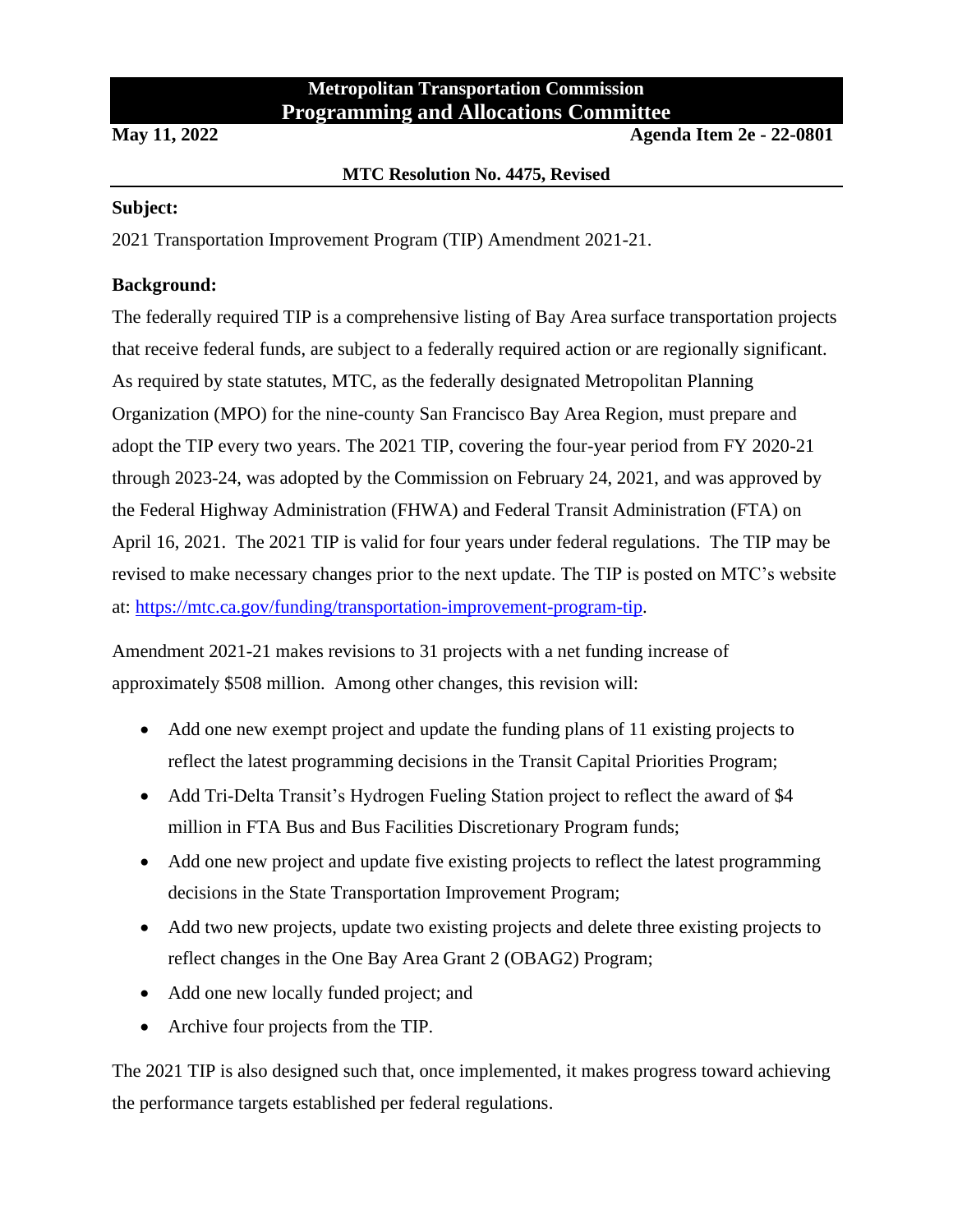The revisions made pursuant to this amendment will not change the air quality conformity finding; therefore, a conformity determination is not required.

The TIP Revision Summary for this amendment is attached (Attachment 1) and is also posted on the Internet at: [https://mtc.ca.gov/funding/transportation-improvement-program/2021-tip/2021](https://mtc.ca.gov/funding/transportation-improvement-program/2021-tip/2021-tip-revisions) [tip-revisions.](https://mtc.ca.gov/funding/transportation-improvement-program/2021-tip/2021-tip-revisions)

The TIP public participation process also serves to satisfy the public involvement requirements of the FTA annual Program of Projects for applicable funds.

This amendment will be transmitted to Caltrans after the Commission approval; Caltrans will then forward the amendment to FTA/FHWA for final federal agency review and approval.

## **Issues:**

This Amendment contains changes that are contingent upon Commission approval of programming changes included in Programming and Allocations Committee Agenda Items 2c and 3a. Only items approved by the Committee will be forwarded to the Commission.

#### **Recommendations:**

Refer MTC Resolution No. 4475, Revised to the Commission for approval.

#### **Attachments:**

- Attachment 1: Summary Report of Amended Projects for TIP Amendment 2021-21
- MTC Resolution No. 4475, Revised

Merciel Whole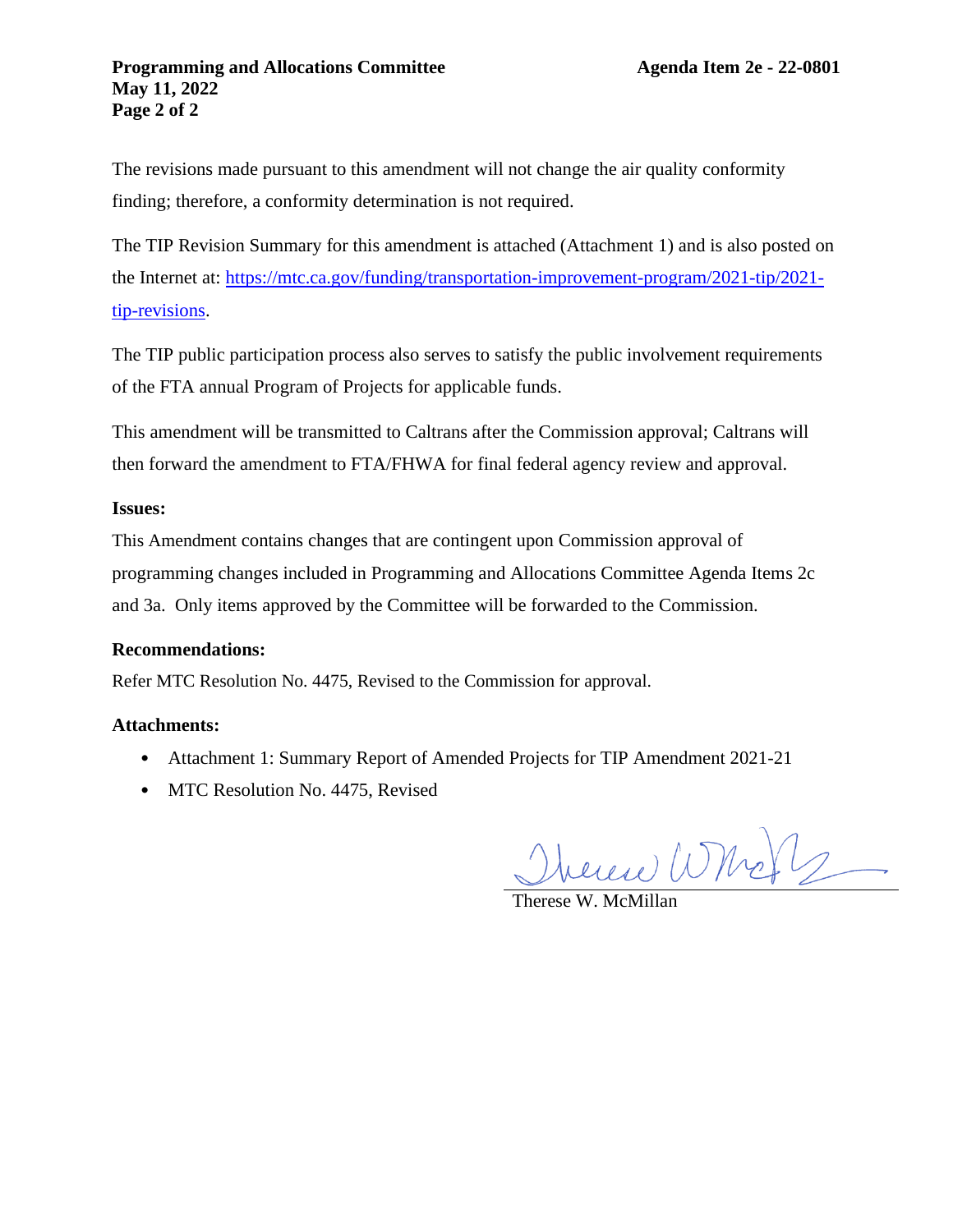#### 2021-21TIP Revision Summary

# **ATTACHMENT 1**

| <b>TIP ID</b>             | Sponsor                                                   | <b>Project Name</b>                                    | <b>Description of Change</b>                                                                                                                                                                                                                                                 | Funding<br>Change (\$) | Funding<br>Change (%)     |
|---------------------------|-----------------------------------------------------------|--------------------------------------------------------|------------------------------------------------------------------------------------------------------------------------------------------------------------------------------------------------------------------------------------------------------------------------------|------------------------|---------------------------|
| <b>System: Local Road</b> |                                                           |                                                        |                                                                                                                                                                                                                                                                              |                        |                           |
| ALA210032                 | Pleasanton                                                | W Las Positas Repair and Separated Bike<br>Lanes       | Amend a new exempt project into the TIP with \$200K in Local funds and \$19.8M in<br>RTP-LRP                                                                                                                                                                                 | \$20,000,000           | $-$ %                     |
| CC-050076                 | Richmond                                                  | I-80/Central Avenue - Local Portion                    | Update the funding plan to reprogram CON from FY23 to FY25                                                                                                                                                                                                                   | \$0                    | 0.0%                      |
| SCL170044                 | San Jose                                                  | San Jose Pavement Maintenance                          | Archive this project from the TIP as all funds have been obligated                                                                                                                                                                                                           | \$0                    | 0.0%                      |
| SCL170053                 | Palo Alto                                                 | South Palo Alto Bikeways                               | Update the funding plan to remove all funds and delete this project as it will not<br>move forward as a federal project at this time                                                                                                                                         | $-$1,399,000$          | $-100.0%$                 |
| SCL210034                 | Cupertino                                                 | Cupertino Stevens Creek Blvd Class IV Bike<br>Lanes    | Amend a new exempt project into the TIP with \$807K in CMAQ and \$1.5M in Local<br>funds                                                                                                                                                                                     | \$2,350,000            | $-$ %                     |
| SOL110019                 | Solano Transportation<br>Authority (STA)                  | Solano Safe Routes to School Program                   | Update the funding plan to add \$600K in FY23 STP as the funds are being<br>transferred from SOL150004                                                                                                                                                                       | \$600,000              | 15.6%                     |
| SOL150004                 | Solano Transportation<br>Authority (STA)                  | STA SR2S Infrastructure and Non-<br>infrastructure     | Update the funding plan to remove \$600K in STP as the funds are being transferred<br>to SOL110019 and archive this project as all of the funding has been obligated                                                                                                         | $-$600,000$            | $-14.8%$                  |
| SON210009                 | <b>Rohnert Park</b>                                       | Southwest Boulevard Complete Streets                   | Amend a new exempt project into the TIP with \$2.3M in RIP-COVID21, \$100K in<br>SB1-LSRP, and \$769K in Local funds                                                                                                                                                         | \$3,154,000            | ~100                      |
|                           | <b>System: Public Lands/Trails</b>                        |                                                        |                                                                                                                                                                                                                                                                              |                        |                           |
| SCL170028                 | Los Gatos                                                 | Los Gatos Creek Trail to Hwy 9 Trailhead<br>Connector  | Update the funding plan to change the program year and source for \$3.4M in CON<br>from FY25 RTP-LRP to FY23 CMAQ and for \$191K in CON from FY25 RTP-LRP to<br>FY23 Local, add \$379K in FY23 Local and \$1M in FY23 TFCA, and reprogram<br>\$840K in RTP-LRP to FY27       | \$1,800,000            | 41.0%                     |
| SCL170052                 | Santa Clara (City)                                        | San Tomas Aquino Creek Trail Underpass                 | Delete this project from the TIP as it will not move forward as a federal project at this<br>time                                                                                                                                                                            | $-$3,720,000$          | $-100.0%$                 |
| SCL170055                 | Santa Clara (City)                                        | Hetch-Hetchy Trail Phase 1                             | Delete this project from the TIP as it will not move forward as a federal project at this<br>time                                                                                                                                                                            | $-$1,250,000$          | $-100.0%$                 |
| <b>System: Regional</b>   |                                                           |                                                        |                                                                                                                                                                                                                                                                              |                        |                           |
| REG170027                 | Metropolitan<br>Transportation<br>Commission (MTC)        | <b>Targeted Transportation Alternatives</b>            | Update the funding plan to add \$10K in federally non-participating FY19 Local funds<br>to reflect that incentives were provided to participants and archive this project as the<br>funding has been obligated                                                               | \$10,000               | 3.1%                      |
|                           | <b>System: State Highway</b>                              |                                                        |                                                                                                                                                                                                                                                                              |                        |                           |
| CC-170062                 | Contra Costa<br><b>Transportation Authority</b><br>(CCTA) | Innovate680: Coordinated Adaptive Ramp<br>Metering Ph1 | Update the funding plan to change the source for \$200K from RTP-LRP to Sales<br>Tax and for \$25M from RTP-LRP to RIP, remove \$2M in Local and \$24.3M in RTP-<br>LRP, reprogram funds between years and phases and update the scope of project to<br>reflect only Phase 1 |                        | $-49.9%$<br>-\$26,300,000 |
| SCL030006                 | San Jose                                                  | US 101/Blossom Hill Interchange<br>Improvements        | Archive this project as all funds have been obligated                                                                                                                                                                                                                        | \$0                    | 0.0%                      |
| SM-090014                 | San Mateo CCAG                                            | Improve US 101 operations near Rte 92                  | Update the funding plan to add \$200K in FY23 ROW Sales Tax, \$1.7M in FY24<br>CON RIP, \$25K in FY27 ROW RTP-LRP, and \$12.7M in FY27 CON RTP-LRP and<br>reprogram \$18M in CON RTP-LRP from FY25 to FY27                                                                   | \$14,614,000           | 53.6%                     |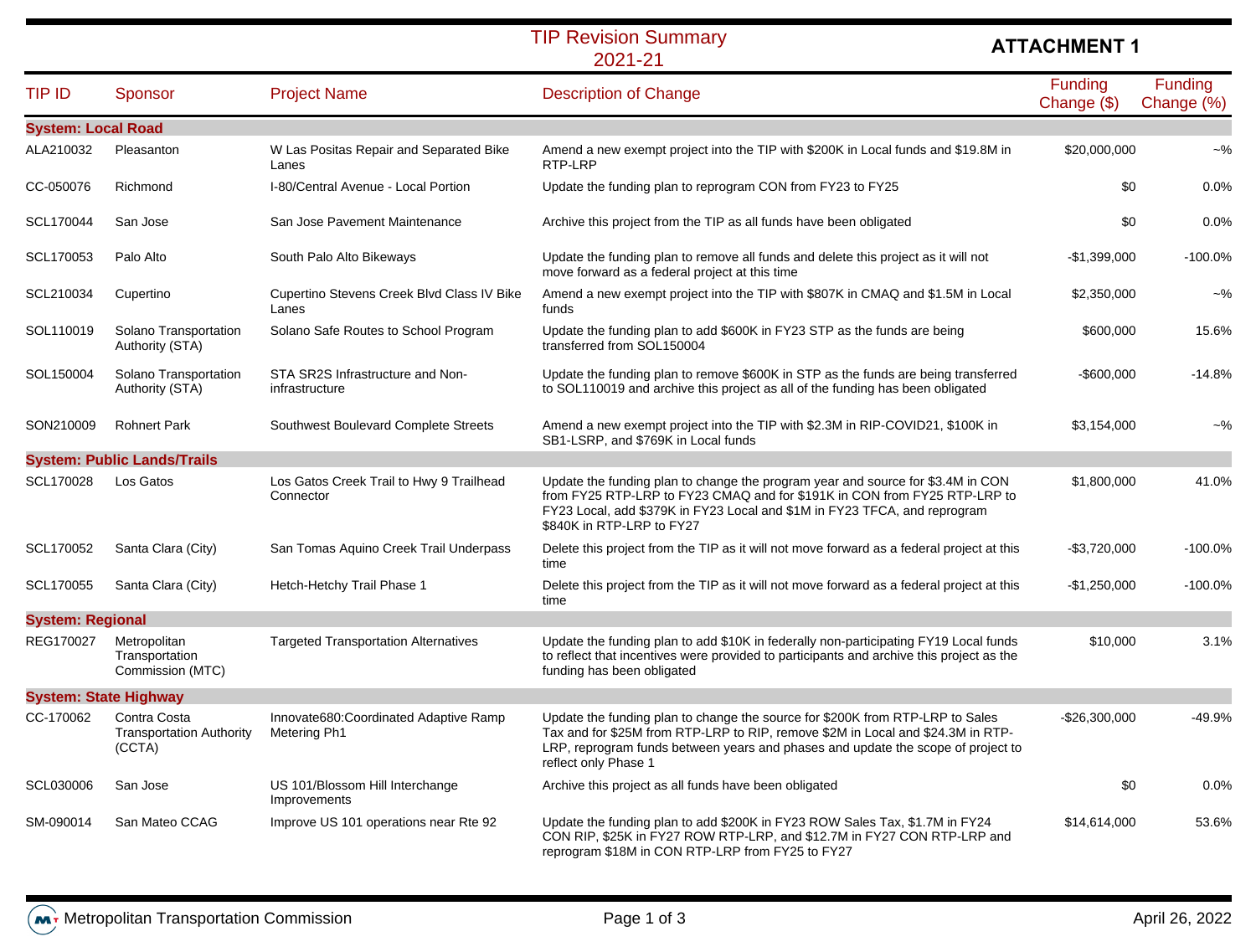### 2021-21TIP Revision Summary

# **ATTACHMENT 1**

| <b>TIP ID</b>          | Sponsor                                                             | <b>Project Name</b>                                     | <b>Description of Change</b>                                                                                                                                                                                                       | Funding<br>Change (\$) | Funding<br>Change (%) |
|------------------------|---------------------------------------------------------------------|---------------------------------------------------------|------------------------------------------------------------------------------------------------------------------------------------------------------------------------------------------------------------------------------------|------------------------|-----------------------|
| SM-190009              | San Mateo CCAG                                                      | US-101 Managed Lanes North of I-380                     | Update the funding plan to reprogram \$1.7M in RIP from PSE to ROW, reprogram<br>PSE from FY24 to FY23 and CON from FY25 to FY27, add \$4.3M in PSE Sales<br>Tax, \$15.1M in ROW Sales Tax, and \$152M in CON RTP-LRP              | \$171,423,000          | 120.6%                |
| SOL090015              | Solano County                                                       | Redwood-Fairgrounds Dr Interchange Imps                 | Update the funding plan to change the program year and source for \$5M in CON<br>funds from FY22 RIP funds to FY25 RTP-LRP funds                                                                                                   | \$0                    | 0.0%                  |
| VAR210008              | Metropolitan<br>Transportation<br>Commission (MTC)                  | I-880 Optimized Corridor Operations                     | Amend a new project into the TIP with \$2.24M in CMAQ and \$3.76M in RTP-LRP                                                                                                                                                       | \$6,000,000            | $-$ %                 |
| <b>System: Transit</b> |                                                                     |                                                         |                                                                                                                                                                                                                                    |                        |                       |
| CC-210017              | Eastern Contra Costa<br><b>Transit Authority (Tri</b><br>Delta)     | <b>ECCTA: Hydrogen Fueling Station</b>                  | Amend a new exempt project into the TIP with \$4M in 5339 Bus and Bus Facilities<br>Discretionary and \$2.5M in TDA funds                                                                                                          | \$6,500,000            | ~100                  |
| REG090054              | <b>Water Emergency</b><br><b>Transportation Authority</b><br>(WETA) | WETA: Ferry Channel and Berth Dredging                  | Update the funding plan to add \$2.4M in FY22 5337, \$611K in FY22 Local, \$2.6M in<br>FY24 5337 and \$651K in FY24 Local                                                                                                          | \$6,314,275            | 63.8%                 |
| REG090057              | <b>Water Emergency</b><br><b>Transportation Authority</b><br>(WETA) | <b>WETA: Ferry Major Component</b><br>Rehab/Replacement | Update the funding plan to add \$6M in FY22 5337, \$1.5M in FY22 Local, \$8M in<br>FY23 5337, \$2M in FY23 Local, \$12.2M in FY24 5337 and \$3M in FY24 Local                                                                      | \$32,732,450           | 112.5%                |
| SCL050001              | Santa Clara Valley<br><b>Transportation Authority</b><br>(VTA)      | VTA: Standard & Small Bus Replacement                   | Update the funding plan to add \$42.3M in 5307, \$3.3M in 5339 and \$11.4M in Local<br>for FY22; \$23.4M in 5307, \$3.4M in 5339 and \$6.7M in Local for FY23, and \$15.3M<br>in 5307, \$3.5M in 5339 and \$4.7M in Local for FY24 | \$113,836,500          | 35.0%                 |
| SCL050002              | Santa Clara Valley<br><b>Transportation Authority</b><br>(VTA)      | VTA: Rail Replacement Program                           | Update the funding plan to add \$6.9M in 5337 and \$1.7M in Local for FY22, \$12.1M<br>in 5337 and \$3M in Local for FY23, and \$8.8M in 5337 and \$2.2M in Local for FY24                                                         | \$34,795,250           | 44.2%                 |
| SCL090044              | Santa Clara Valley<br><b>Transportation Authority</b><br>(VTA)      | VTA: TP OCS Rehab & Replacement                         | Update the funding plan to add \$13M in FY22 5337, \$3.3M in FY22 Local, \$11.4M in<br>FY24 5337 and \$2.9M in FY24 Local                                                                                                          | \$30,650,000           | 93.4%                 |
| SCL150008              | Santa Clara Valley<br><b>Transportation Authority</b><br>(VTA)      | VTA Track Intrusion Abatement                           | Update the funding plan to add \$2.2M in FY22 5337, \$557K in FY22 Local, \$407K in<br>FY23 5337, \$102K in FY23 Local, \$1.5M in FY24 5337, and \$363K in FY24 Local                                                              | \$5,107,750            | 46.4%                 |
| SCL170050              | Santa Clara Valley<br><b>Transportation Authority</b><br>(VTA)      | VTA: SCADA Control Center System<br>Replacement         | Update the funding plan to add \$2.3M in FY23 5337 funds and \$570K in FY23 Local<br>funds.                                                                                                                                        | \$2,850,000            | 75.6%                 |
| SCL210009              | Santa Clara Valley<br><b>Transportation Authority</b><br>(VTA)      | Guadalupe Signal Improvements/SCADA<br>System Repl      | Update the funding plan to add \$12.6M in FY23 5337, \$3.2M in FY23 Local, \$4.5M<br>in FY24 5337, and \$1.1M in Local                                                                                                             | \$21,414,963           | 413.8%                |
| SCL210033              | Santa Clara Valley<br><b>Transportation Authority</b><br>(VTA)      | VTA North Yard Tire Awning                              | Amend an exempt project into the TIP with \$320K in 5337 and \$80K in Local funds                                                                                                                                                  | \$400,000              | $-$ %                 |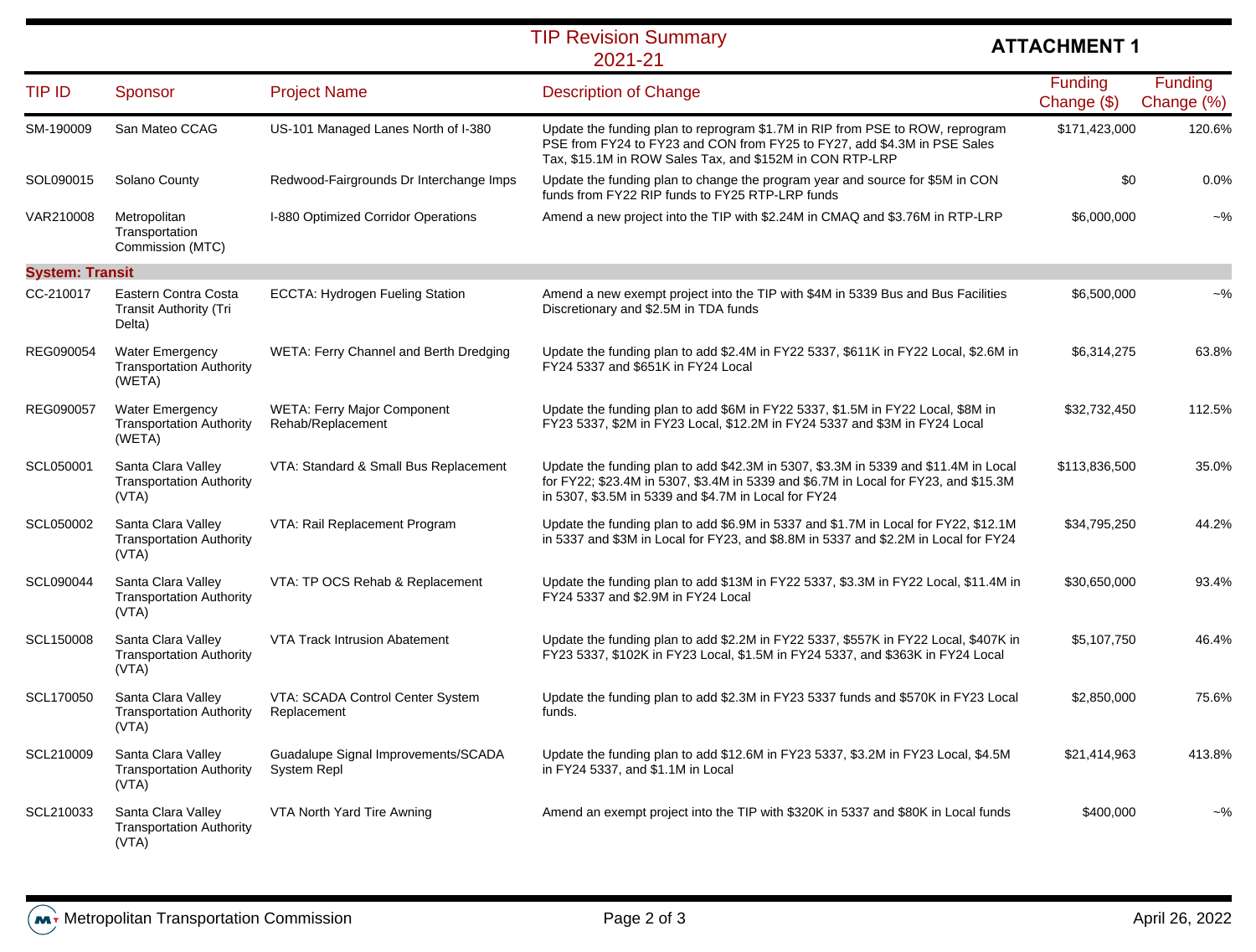### 2021-21TIP Revision Summary

# **ATTACHMENT 1**

| TIP ID    | Sponsor                                                             | <b>Project Name</b>                             | <b>Description of Change</b>                                                                                                                                                                                                                  | <b>Funding</b><br>Change $(\$)$ | <b>Funding</b><br>Change (%) |
|-----------|---------------------------------------------------------------------|-------------------------------------------------|-----------------------------------------------------------------------------------------------------------------------------------------------------------------------------------------------------------------------------------------------|---------------------------------|------------------------------|
| SF-110053 | <b>Water Emergency</b><br><b>Transportation Authority</b><br>(WETA) | <b>WETA: Replace Ferry Vessels</b>              | Update the funding plan to add \$21M in 5307 and \$5.3M in Local funds                                                                                                                                                                        | \$26,446,625                    | 21.7%                        |
| SF-170018 | San Francisco Municipal<br><b>Transport Agency</b><br>(SFMTA)       | SFMTA: Motor Coach Mid-Life Overhaul            | Update the funding plan to add \$17.7M in FY22 5307, \$4.4M in FY22 Local, and<br>\$8M in FY25 RIP funds                                                                                                                                      | \$30,085,333                    | 55.3%                        |
| SOL090034 | Solano County Transit<br>(SolTrans)                                 | SolTrans: Bus Replacement (Alternative<br>Fuel) | Update the funding plan to add \$2.2M in FY22 5307, \$419K in FY22 5339, \$665K in<br>FY22 Local, \$1.4M in FY23 5307, \$433K in FY23 5339, \$452K in FY23 Local, \$3.2M<br>in FY24 5307, \$450K in FY24 5339, and \$921K in FY24 Local funds | \$10,191,000                    | 83.4%                        |
|           |                                                                     |                                                 | <b>Total Funding Change:</b>                                                                                                                                                                                                                  | \$508,006,146                   |                              |
|           |                                                                     |                                                 | <b>TIP Revision Summary</b>                                                                                                                                                                                                                   |                                 |                              |

|           |               |              | .           |               |                 |               |
|-----------|---------------|--------------|-------------|---------------|-----------------|---------------|
|           | Federal       | State        | Regional    | Local         | Tota            | 2021 TIP Only |
| Current:  | \$506,559,159 | \$22,556,882 | \$7,373,157 | \$548,940,613 | \$1,085,429,811 | \$171,162,954 |
| Proposed: | \$790.217.418 | \$22.656.882 | \$8,412,402 | \$772.149.255 | \$1.593.435.957 | \$501,985,100 |
| Delta:    | \$283,658,259 | \$100,000    | \$1,039,245 | \$223,208,642 | \$508,006,146   | \$330,822,146 |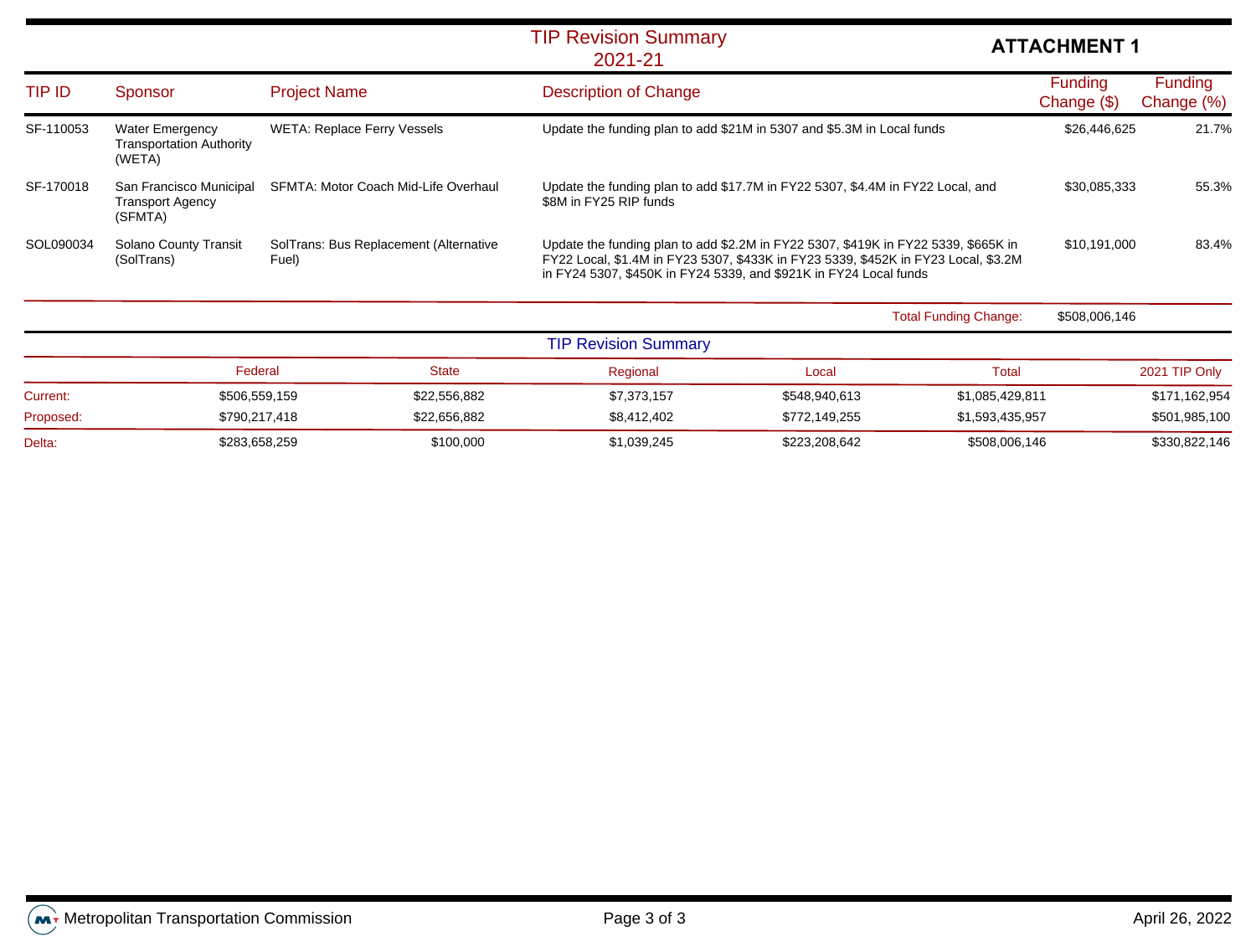| Date:        | February 24, 2021 |               |
|--------------|-------------------|---------------|
| W.I.         | 1512              |               |
| Referred by: | <b>PAC</b>        |               |
| Revised:     | $04/28/21$ -C     | $05/26/21-C$  |
|              | $06/23/21-C$      | $07/28/21-C$  |
|              | $10/21/21$ -C     | $12/15/21-C$  |
|              | $01/26/22$ -C     | $02/23/22$ -C |
|              | $03/23/22$ -C     | 04/27/22-C    |
|              | $05/25/22$ -C     |               |
|              |                   |               |

#### ABSTRACT

# Resolution No. 4475, Revised

This resolution adopts the 2021 Transportation Improvement Program (TIP) for the San Francisco Bay Area, and supporting documents as listed in Attachment A.

Subsequent revisions are listed below and described further in Attachment B to this resolution.

Further discussion of the 2021 TIP adoption is contained in the summaries to the Programming & Allocations Committee dated November 4, 2020, February 10, 2021, April 14, 2021, May 12, 2021, June 9, 2021, July 14, 2021, December 8, 2021, January 12, 2022, February 9, 2022, March 9, 2022, April 13, 2022, and May 11, 2022 and to the Planning Committee dated October 8, 2021. This resolution was revised as outlined below. Additional information on each revision is included in Attachment B: 'Revisions to the 2021 TIP'.

| Revision    |                      | # of     | Net Funding     | <b>MTC</b> Approval | <b>Final Approval</b> |
|-------------|----------------------|----------|-----------------|---------------------|-----------------------|
| #           | <b>Revision Type</b> | Projects | Change $(\$)$   | Date                | Date                  |
| 2021-01     | Admin. Mod.          | 25       | \$33,457,609    | 5/17/2021           | 5/17/2021             |
| 2021-02     | Admin. Mod.          | 9        | \$278,029,000   | 6/17/2021           | 6/17/2021             |
| 2021-03     | Amendment            | 57       | \$366,721,065   | 4/28/2021           | 5/21/2021             |
| 2021-04     | Admin. Mod.          | 40       | \$110,248,859   | 6/30/2021           | 6/30/2021             |
| 2021-05     | Amendment            | 22       | \$733,155,111   | 5/26/2021           | 7/16/2021             |
| 2021-06     | Amendment            | 57       | \$313,850,305   | 6/23/2021           | 7/16/2021             |
| 2021-07     | Amendment            | 53       | \$686,063,624   | 7/28/2021           | 8/4/2021              |
| 2021-08     | Admin. Mod.          | 23       | \$26,086,617    | 8/4/2021            | 8/4/2021              |
| 2021-09     | Admin. Mod.          | 7        | \$87,814,143    | 8/20/2021           | 8/20/2021             |
| $2021 - 10$ | Amendment            | 18       | \$3,607,893,000 | 10/21/2021          | 12/3/2021             |
| $2021 - 11$ | Admin. Mod.          | 90       | \$143,447,209   | 1/11/2022           | 1/11/2022             |
| 2021-12     | Amendment            | 24       | \$81,684,470    | 12/15/2021          | 2/11/2022             |
| 2021-13     | Admin. Mod.          | 5        | \$0             | 2/18/2022           | 2/18/2022             |
| 2021-14     | Amendment            | 6        | \$5,406,171     | 1/26/2022           | 3/11/2022             |

2021 TIP Revisions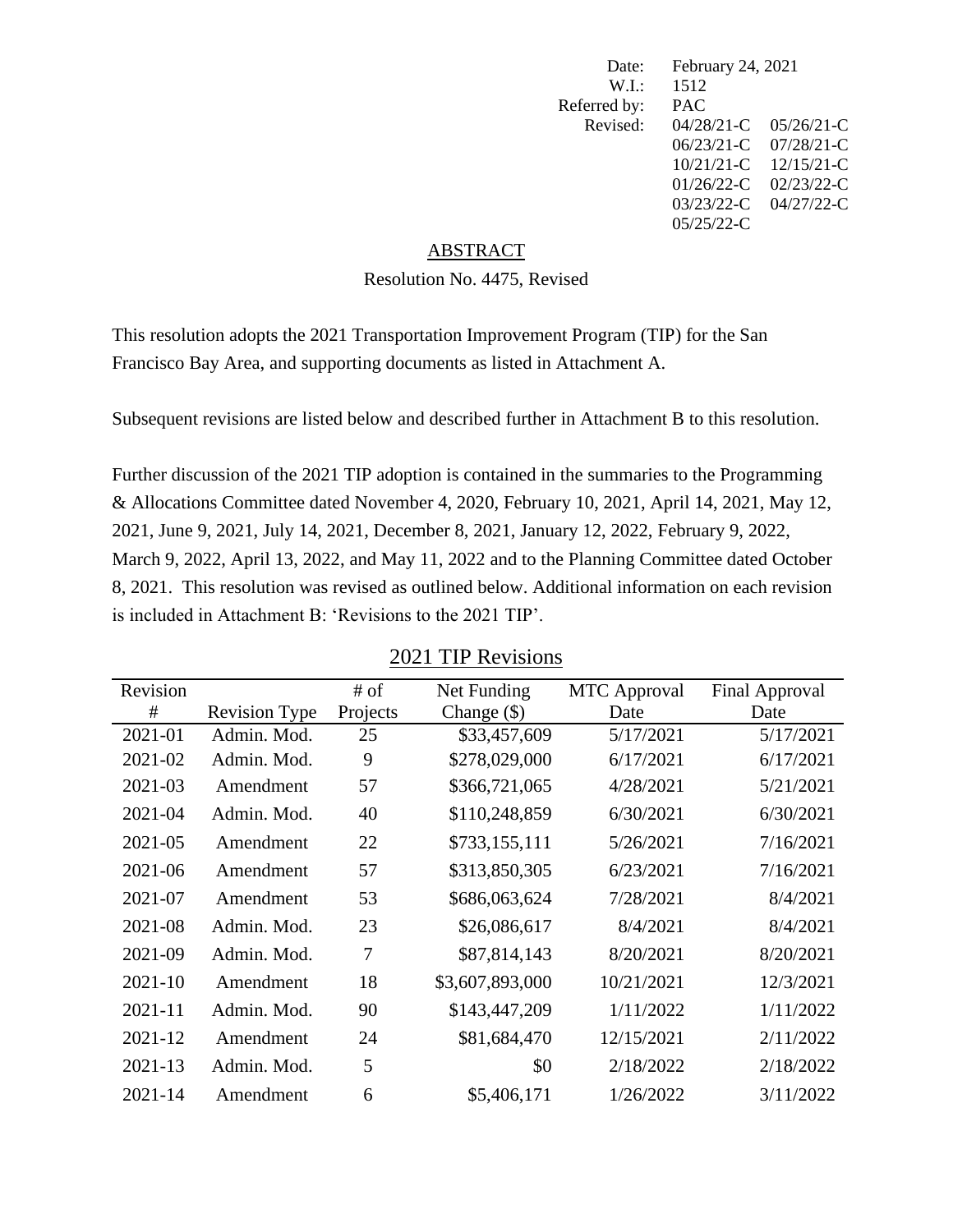ABSTRACT MTC Resolution No. 4475, Revised Page 2

| $2021 - 15$                    | Admin. Mod. | 14             | \$195,029,981   | 3/24/2022 | 3/24/2022 |
|--------------------------------|-------------|----------------|-----------------|-----------|-----------|
| $2021 - 16$                    | Amendment   | $\overline{2}$ | \$12,246,000    | 2/23/2022 | 4/22/2022 |
| 2021-17                        | Admin. Mod  | Pending        | Pending         | Pending   | Pending   |
| $2021 - 18$                    | Amendment   | 34             | \$139,743,694   | 3/23/2022 | Pending   |
| 2021-19                        | Admin. Mod  | Pending        | Pending         | Pending   | Pending   |
| 2021-20                        | Amendment   | 28             | \$444,378,128   | 4/27/2022 | Pending   |
| 2021-21                        | Amendment   | 31             | \$508,006,146   | 5/25/2022 | Pending   |
| Net Funding Change             |             | 545            | \$7,773,261,132 |           |           |
| <b>Absolute Funding Change</b> |             |                | \$7,773,261,132 |           |           |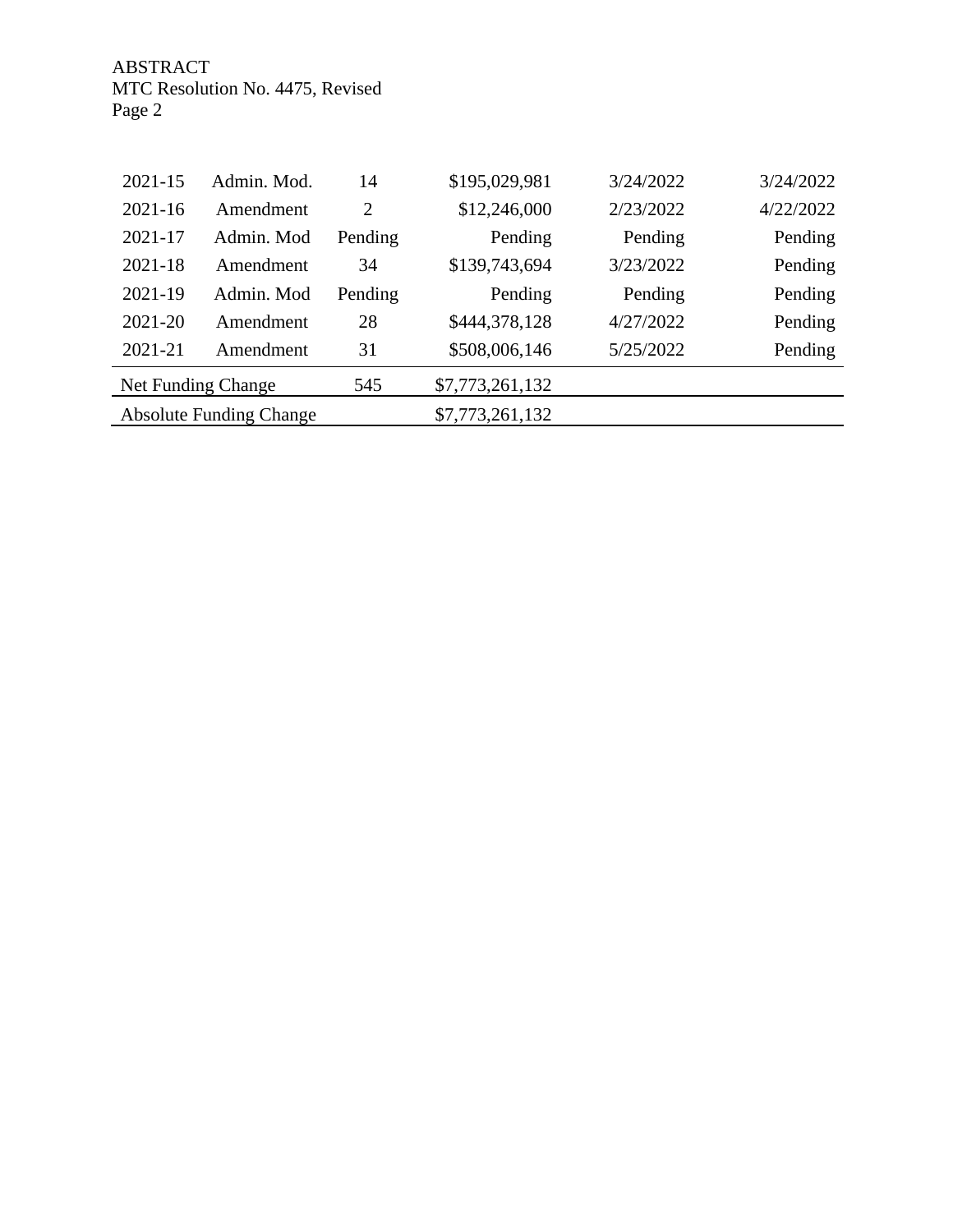Date: February 24, 2021  $W.I: 1512$ Referred by: PAC

## Re: 2021 Federal Transportation Improvement Program (TIP)

# METROPOLITAN TRANSPORTATION COMMISSION RESOLUTION NO. 4475

WHEREAS, the Metropolitan Transportation Commission (MTC) is the regional transportation planning agency for the San Francisco Bay Area pursuant to California Government Code Section 66500 et seq.; and

WHEREAS, MTC is the federally designated Metropolitan Planning Organization (MPO), pursuant to Section 134(d) of Title 23 of the United States Code (USC) for the ninecounty San Francisco Bay Area region (the region); and

WHEREAS, Title 23 Code of Federal Regulations Part 450 (23 CFR §450) requires the region to carry out a continuing, cooperative and comprehensive transportation planning process as a condition to the receipt of federal assistance to develop and update at least every four years, a Transportation Improvement Program (TIP) consisting of a comprehensive listing of transportation projects that receive federal funds or that are subject to a federally required action, or that are regionally significant; and

WHEREAS, Section 65074 of the California Government Code requires all state MPOs to update their TIPS concurrently every even year, except for 2020; and

WHEREAS, the TIP must be consistent with the Regional Transportation Plan (RTP) adopted pursuant to Government Code Section 66508, the State Implementation Plan (SIP) as required by the federal Clean Air Act (42 U.S.C. Section 7401 et seq.); and the San Francisco Bay Area Transportation Air Quality Conformity Protocol (MTC Resolution 3757, Revised), which establish the Air Quality Conformity Procedures for MTC's TIP and RTP; and

WHEREAS, federal regulations (23 CFR §450.326(k)) require that the TIP be financially constrained, by year, to reasonable estimates of available federal and state transportation funds; and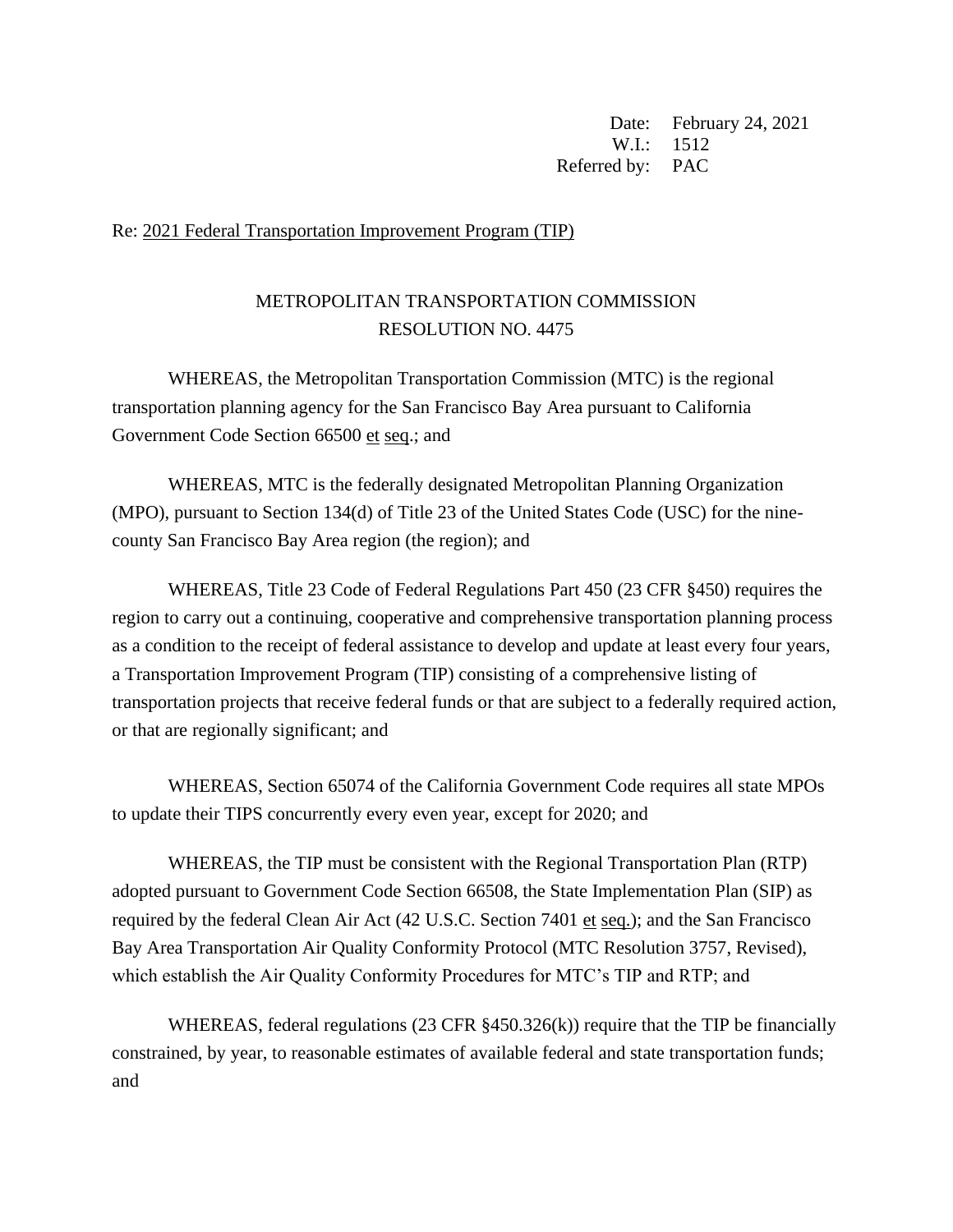WHEREAS, federal regulations (23 CFR §450.326) require that the TIP be designed such that once implemented, it makes progress toward achieving the performance targets established under §450.306(d) and that the TIP shall include, to the maximum extent practicable, a description of the anticipated effect of the TIP toward achieving the performance targets identified in the metropolitan transportation plan, linking investment priorities to those performance targets; and

WHEREAS, federal regulations (23 CFR §450.316) require that the MPO develop and use a documented public participation plan that defines a process for providing citizens, affected public agencies and interested parties with reasonable opportunities to be involved in the metropolitan transportation planning process; and

WHEREAS, federal regulations (23 CFR §450.332(a)) allow MTC to move projects between years in the first four years of the TIP without a TIP amendment, if Expedited Project Selection Procedures (EPSP) are adopted to ensure such shifts are consistent with the required year by year financial constraints; and

WHEREAS, MTC, the State, and public transportation operators within the region have developed and implemented EPSP for the federal TIP as required by Federal Regulations (23 CFR 450.332(a)) and Section 134 of Title 23 United States Code (USC §134), as outlined in Attachment A to this Resolution, and MTC Resolution 3606, Revised; and

WHEREAS, federal regulations prescribe the timely use of federal apportionment and obligation authority; and

WHEREAS, federal regulations (23 CFR §630.106) prescribe the timely expenditure, invoicing and reimbursement of federally obligated transportation funds; and

WHEREAS, state statues (Streets and Highways Code Section 182), and California Transportation Commission (CTC) policies and guidance prescribe requirements for the timely use of federal and state funds; and

WHEREAS, MTC has adopted the regional project funding policy (MTC Resolution 3606, Revised) prescribing management practices, expectations and requirements on state and federal funds coming to the region in order to meet federal and state timely use of funds requirements; and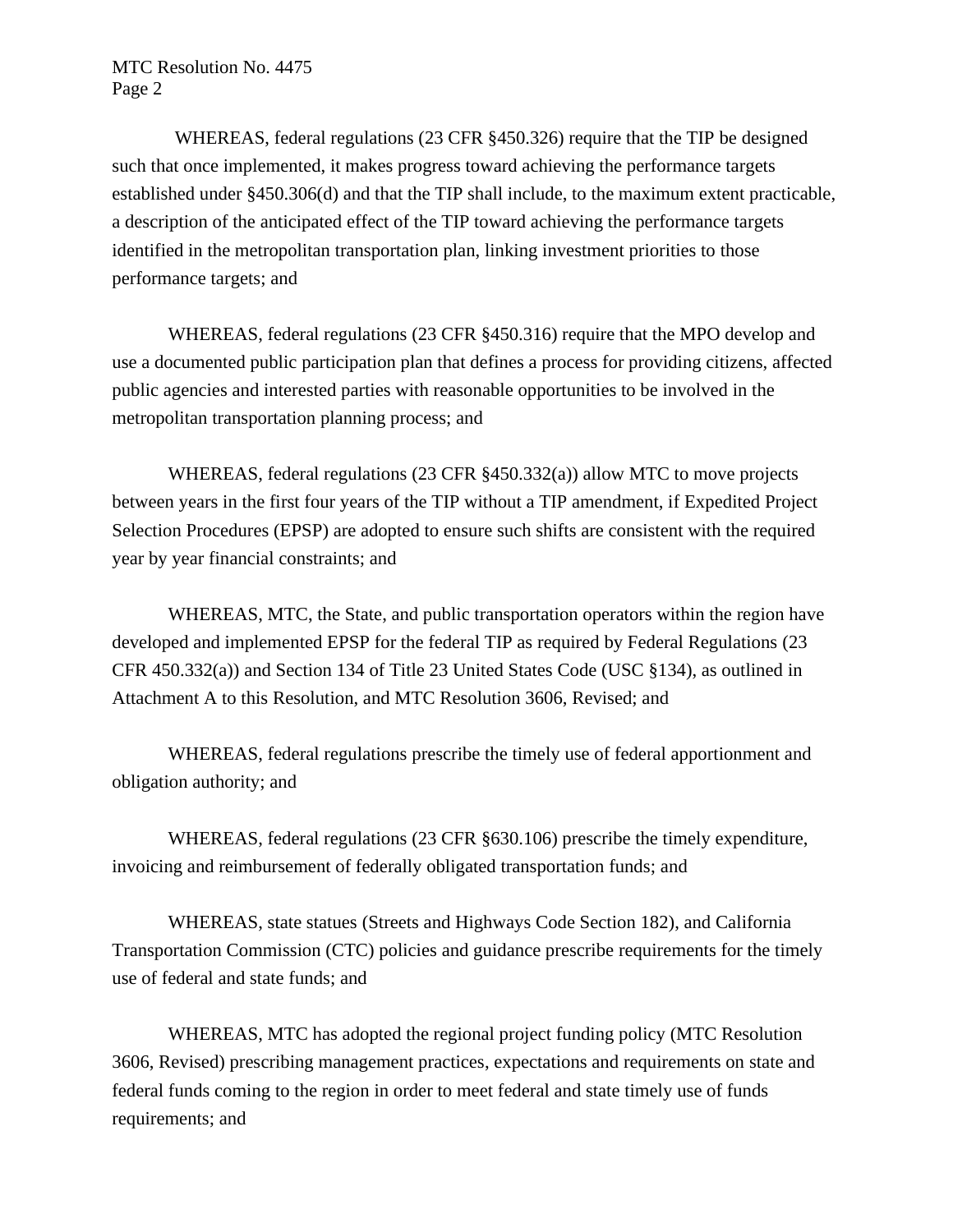WHEREAS, MTC has found in MTC Resolution No. 4374 that the 2021 TIP, as set forth in this resolution, conforms to the applicable provisions of the SIP for the San Francisco Bay Area; and

WHEREAS, the San Francisco Bay Area air basin was designated by U.S. Environmental Protection Agency as nonattainment for the fine particulate matter (PM2.5) standard in December 2009, and MTC must demonstrate conformance to this standard through an interim emissions test until a PM2.5 SIP is approved by the federal Environmental Protection Agency (U.S. EPA); now, therefore be it

RESOLVED, that MTC adopts the 2021 TIP, attached hereto as Attachment A and incorporated herein as though set forth at length; and be it further

RESOLVED, that MTC has developed the 2021 TIP in cooperation with the Bay Area County Transportation Agencies, transit operators, the Bay Area Air Quality Management District (BAAQMD), the California Department of Transportation (Caltrans), and other partner agencies and interested stakeholders, and in consultation with the Federal Highway Administration (FHWA), Federal Transit Administration (FTA) and U.S. EPA; and, be it further

RESOLVED, that the 2021 TIP was developed in accordance with the region's Public Participation Plan and consultation process (MTC Resolution No. 4174, Revised) as required by Federal Regulations (23 CFR §450.316); and, be it further

RESOLVED, that the projects and programs included in the 2021 TIP, attached hereto as Attachment A to this resolution, and incorporated herein as though set forth at length, are consistent with the RTP; and, be it further

RESOLVED, that the 2021 TIP is financially constrained, by year, to reasonable estimates of available federal, state and local transportation funds; and, be it further

RESOLVED, that the 2021 TIP makes progress toward achieving the performance targets established under §450.306(d); and, be it further

RESOLVED, that MTC approves the EPSP developed by MTC, the State, and public transportation operators within the region for the federal TIP as required by federal regulations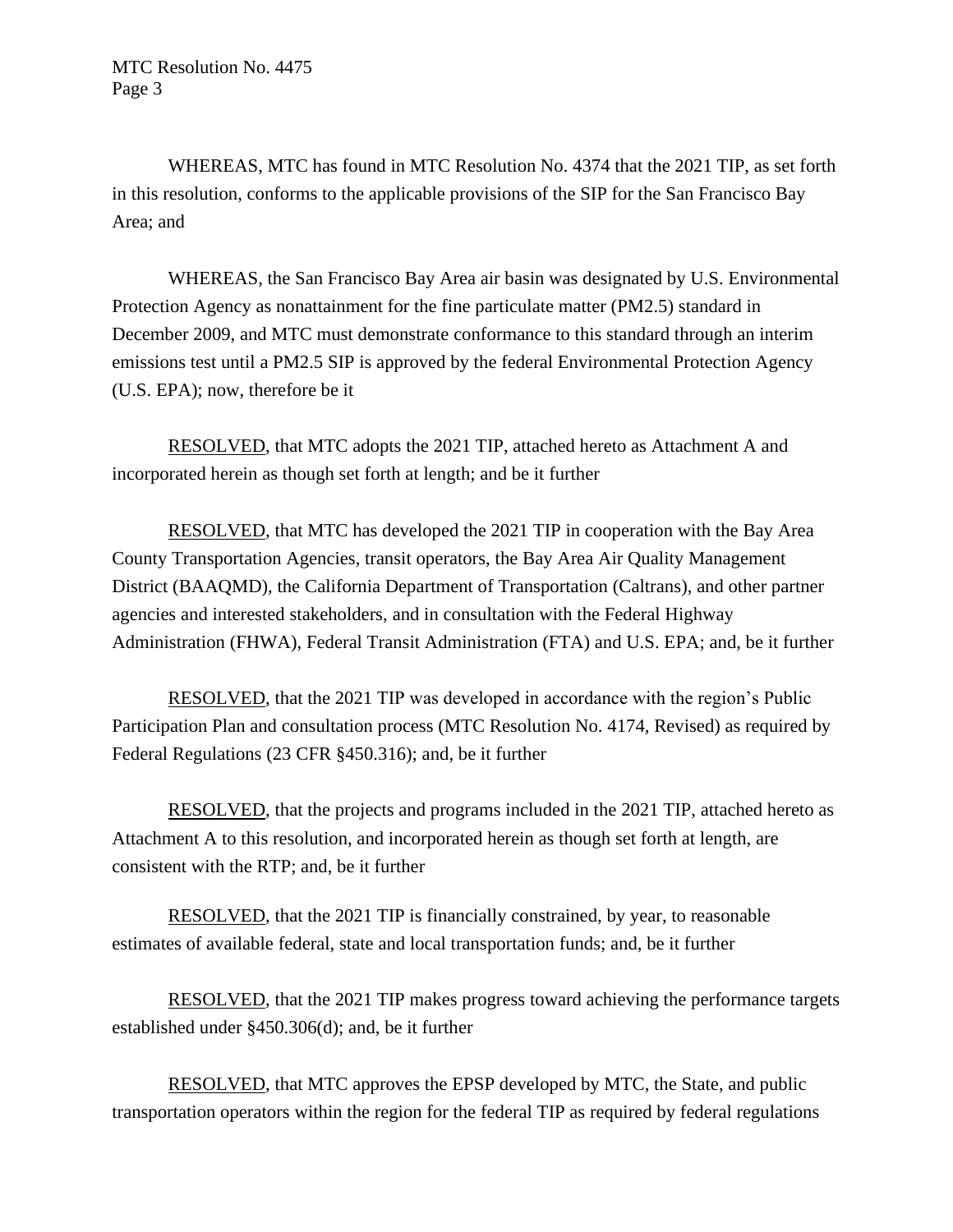MTC Resolution No. 4475 Page 4

(23 CFR 450.332(a)) and Section 134 of Title 23 United States Code (USC §134), as outlined in Attachment A to this Resolution, and MTC Resolution 3606, Revised; and, be it further

RESOLVED, that projects and project sponsors with funds programmed in the federal TIP must comply with the provisions and requirements of the regional project funding delivery policy, MTC Resolution 3603, Revised; and, be it further

RESOLVED, that MTC will support, where appropriate, efforts by project sponsors to obtain letters of no prejudice or full funding agreements from FTA for projects contained in the transit element of the TIP; and, be it further

RESOLVED, that the public participation process conducted for the 2021 TIP satisfies the public involvement requirements of the FTA annual Program of Projects for applicable fund sources; and, be it further

RESOLVED, that the adoption of the TIP shall not constitute MTC's review or approval of those projects included in the TIP pursuant to Government Code Sections 66518 and 66520, or provisions in federal regulations (49 CFR Part 17) regarding Intergovernmental Review of Federal Programs; and, be it further

RESOLVED, that MTC's review of projects contained in the TIP was accomplished in accordance with procedures and guidelines set forth in the San Francisco Bay Area Transportation Air Quality Conformity Protocol (MTC Resolution 3757, Revised); and, be it further

RESOLVED, that MTC finds that the 2021 TIP conforms to the applicable provisions of the State Implementation Plan (SIP) and the applicable transportation conformity budgets in the SIP approved for the national 8-hour ozone standard and to the emissions test for the national fine particulate matter standard (MTC Resolution No. 4474); and, be it further

RESOLVED, that the projects and programs included in the 2021 TIP do not interfere with the timely implementation of the traffic control measures (TCMs) contained in the SIP; and, be it further

RESOLVED, that MTC finds all regionally significant capacity-increasing projects included in the 2021 TIP are consistent with the Amended Plan Bay Area 2040 (the 2040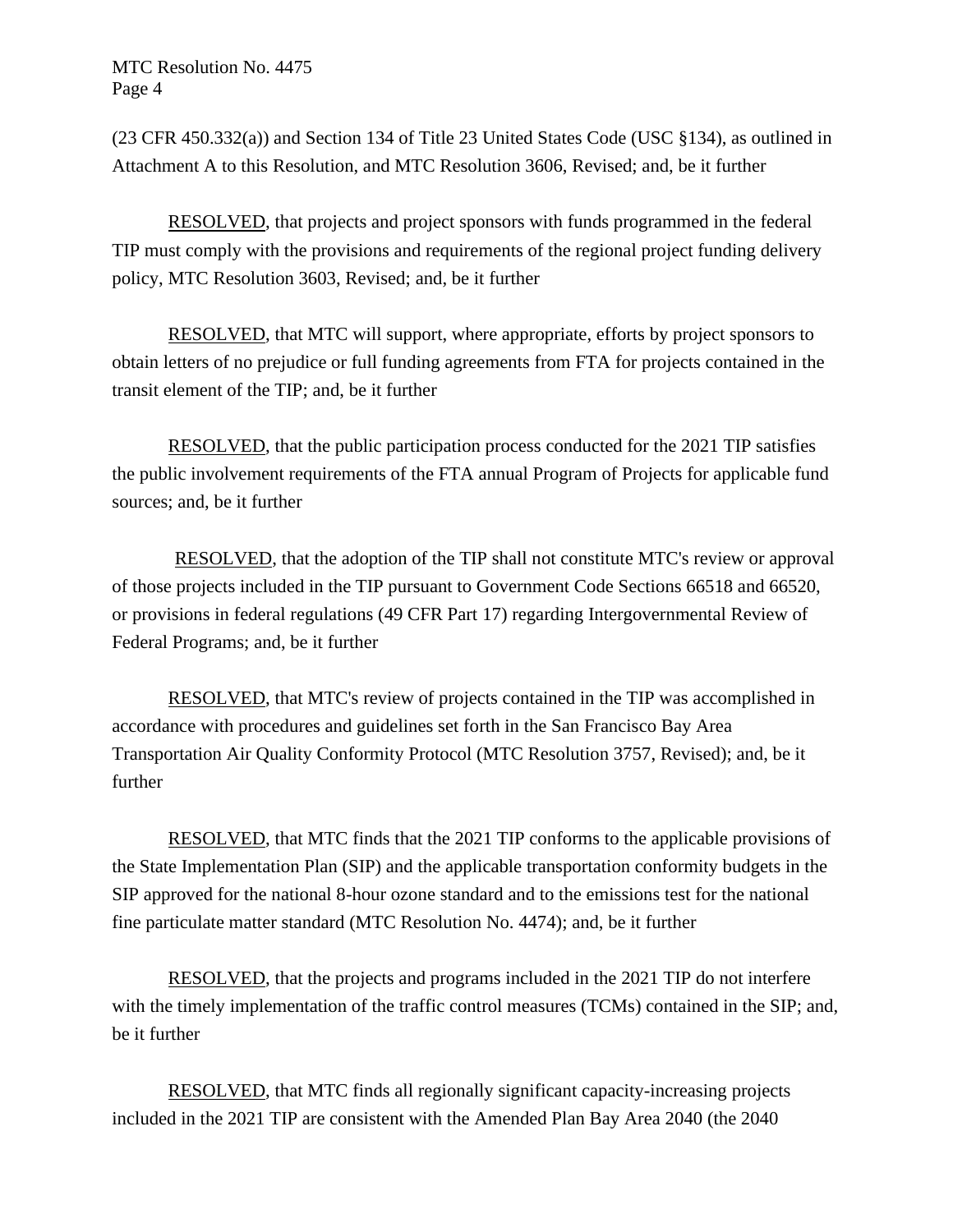## MTC Resolution No. 4475 Page 5

Regional Transportation Plan including the Sustainable Communities Strategy for the San Francisco Bay Area) and, be it further

RESOLVED, that revisions to the 2021 TIP as set forth in Attachment B to this resolution and incorporated herein as though set forth at length, shall be made in accordance with rules and procedures established in the public participation plan and in MTC Resolution No. 4475, and that MTC's review of projects revised in the TIP shall be accomplished in accordance with procedures and guidelines set forth in the San Francisco Bay Area Transportation Air Quality Conformity Protocol (MTC Resolution 3757, Revised) and as otherwise adopted by MTC; and, be it further

RESOLVED, that staff have the authority to make technical corrections, and the Executive Director and Deputy Executive Directors have signature authority to approve administrative modifications for the TIP and Federal Statewide Transportation Improvement Program (FSTIP) under delegated authority by Caltrans, and to forward all required TIP amendments once approved by MTC to the appropriate state and federal agencies for review and approval; and, be it further

RESOLVED, that a copy of this resolution shall be forwarded to FHWA, the FTA, U.S. EPA, Caltrans, the Association of Bay Area Governments (ABAG), and to such other agencies and local officials upon request.

METROPOLITAN TRANSPORTATION COMMISSION

Alfredo Pedroza, Chair

The above resolution was entered into by the Metropolitan Transportation Commission at a regular meeting of the Commission held in San Francisco, California, and at other remote locations on February 24, 2021.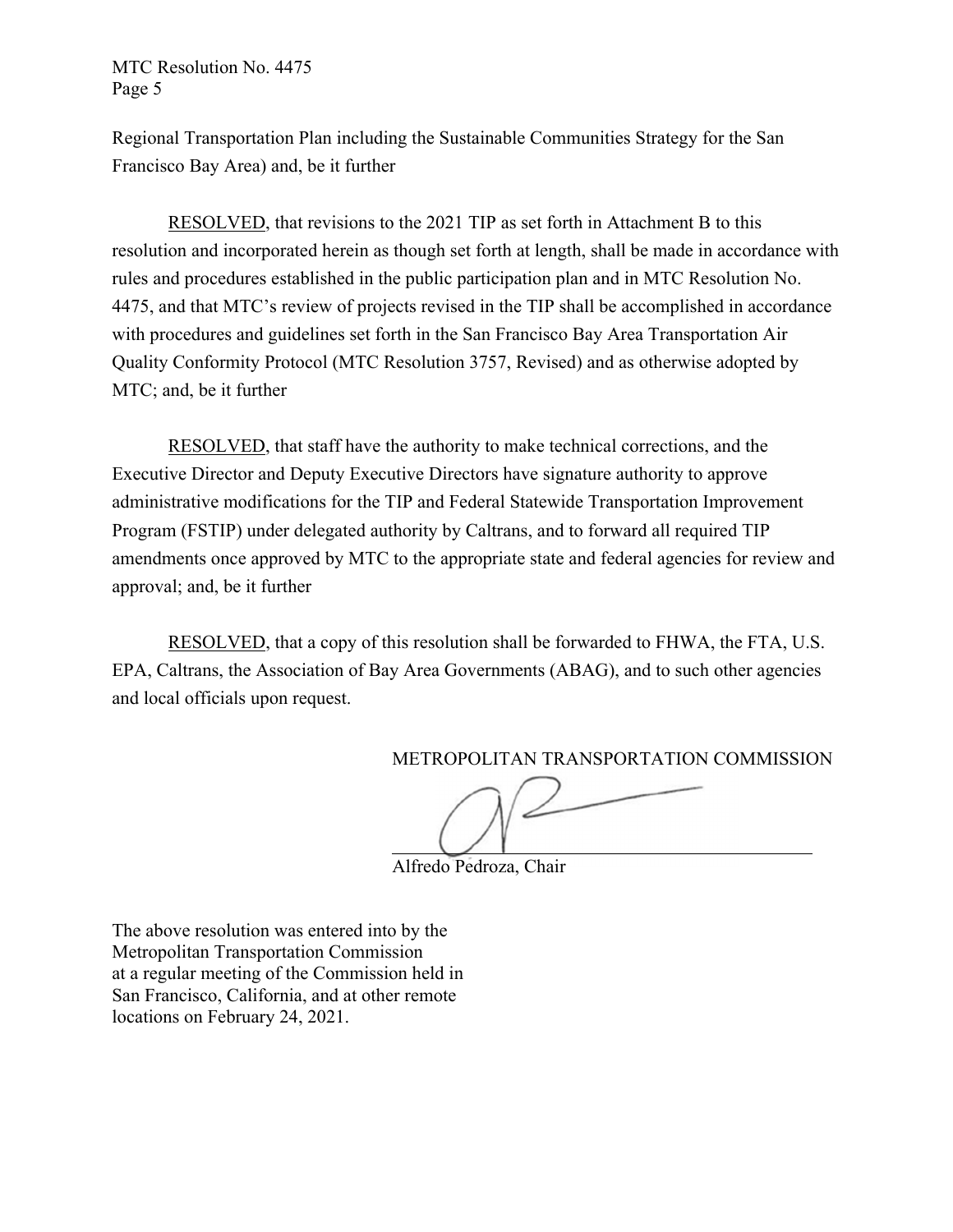Date: February 24, 2021 W.I.: 1512 Referred by: PAC

Attachment A Resolution No. 4475 Page 1 of 1

# **2021 Transportation Improvement Program**

The 2021 Transportation Improvement Program for the San Francisco Bay Area, adopted February 24, 2021, is comprised of the following, incorporated herein as though set forth at length:

- A Guide to the 2021 Transportation Improvement Program (TIP) for the San Francisco Bay Area
- TIP Overview
- Expedited Project Selection Process
- TIP Revision Procedures
- Financial Capacity Assessments
- County Summaries
- Project Listings
- Appendices
- The 2021 TIP Investment Analysis: Focus on Low-Income and Minority Communities
- The 2021 TIP Performance Report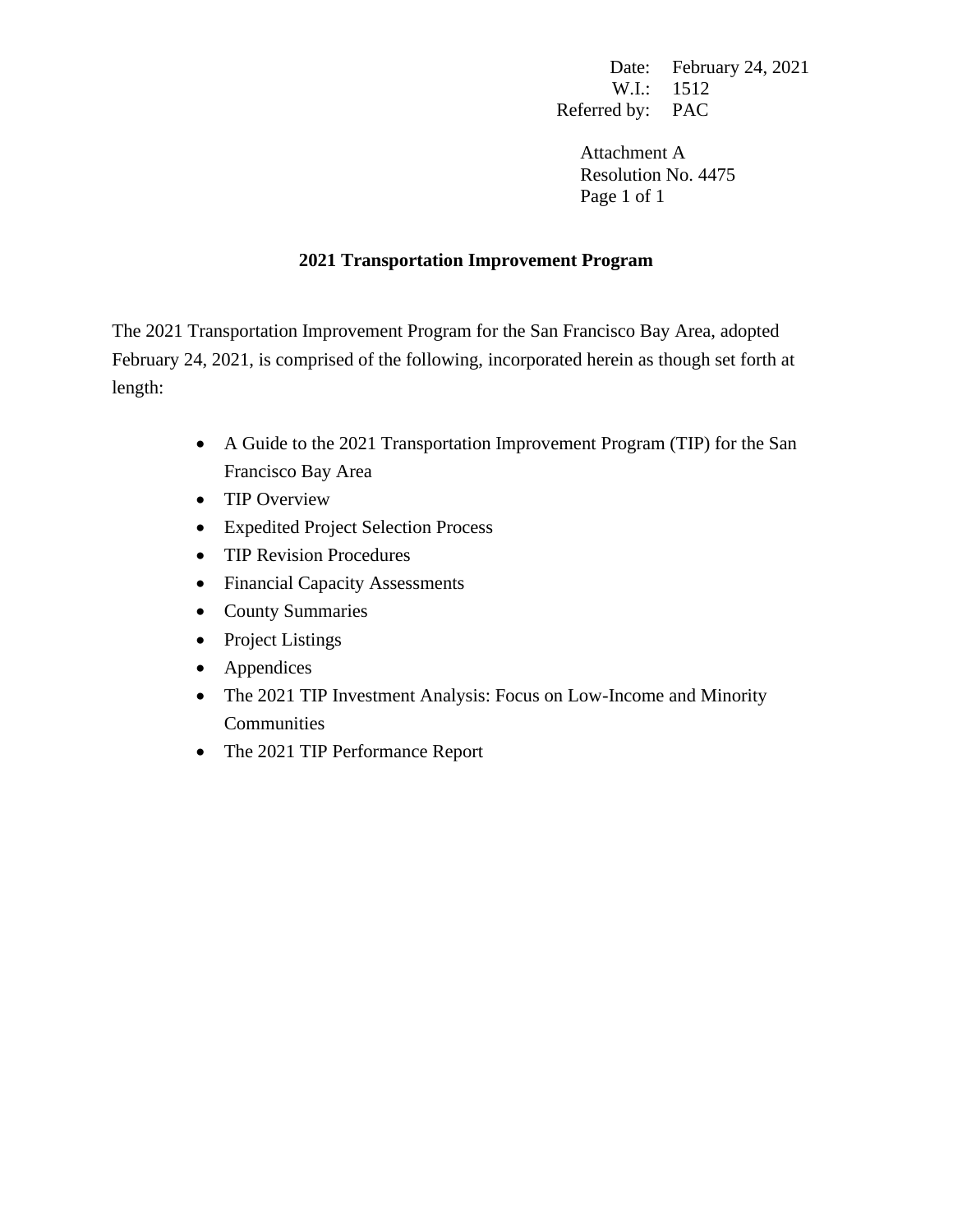Date: February 24, 2021 W.I.: 1512 Referred by: PAC Revised: 04/28/21-C 05/26/21-C 06/23/21-C 07/28/21-C 10/21/21-C 12/15/21-C 01/26/22-C 02/23/22-C 03/23/22-C 04/27/22-C 05/25/22-C

> Attachment B Resolution No. 4475 Page 1 of 10

# **Revisions to the 2021 TIP**

Revisions to the 2021 Transportation Improvement Program (TIP) are included as they are approved.

**Revision 2021-01** is an administrative modification that revises 25 projects with a net funding increase of approximately \$33.5 million. The revision was approved into the Federal-Statewide TIP by the Deputy Executive Director on May 17, 2021. Among other changes, this revision:

- Updates the funding plan of the Golden Gate Bridge, Highway and Transportation District's Suicide Deterrent System project to reflect the programming of \$7.9 million in Surface Transportation Block Grant Program (STP) funds and to change the source for \$7.7 million in funding from federal Highway Infrastructure Program (FHIP) to STP;
- Updates the funding plan of the Solano I-80 Managed Lanes project to reflect additional programming of federal Coronavirus Response and Relief Supplemental Appropriations Act (CRRSAA) funds through the State Transportation Improvement Program (STIP);
- Updates the Santa Clara Valley Transportation Authority's (VTA) US 101/De L Cruz Blvd - Trimble Road I/C project to reflect the programming of \$25 million in SB1 Local Partnership Program Competitive funds;
- Updates the Bay Area Rapid Transit District's (BART) Railcar Procurement and Transbay Core Capacity Programs to reflect changes in the funding plans including the addition of \$562 million in FTA Capital Investment Grant (CIG) funds and \$6.8 million in CRRSAA funds; and
- Updates the funding plans and back-up listings of the Highway Safety Improvement Program (HSIP) and Highway Bridge Program (HBP) funded grouped listing to reflect the latest programming information from Caltrans.
- Changes made with this revision do not affect the air quality conformity finding or conflict with the financial constraint requirements.

The administrative modification is financially constrained by year and MTC relies on the State's programming capacity in the amount of \$25 million in SB1 Local Partnership Program funding, \$562 million in FTA CIG funding, \$1.8 million in HBP funding, \$7.1 million in STIP funds, \$350,000 in FTA Pilot Program for Transit-Oriented Development Planning grant funding, and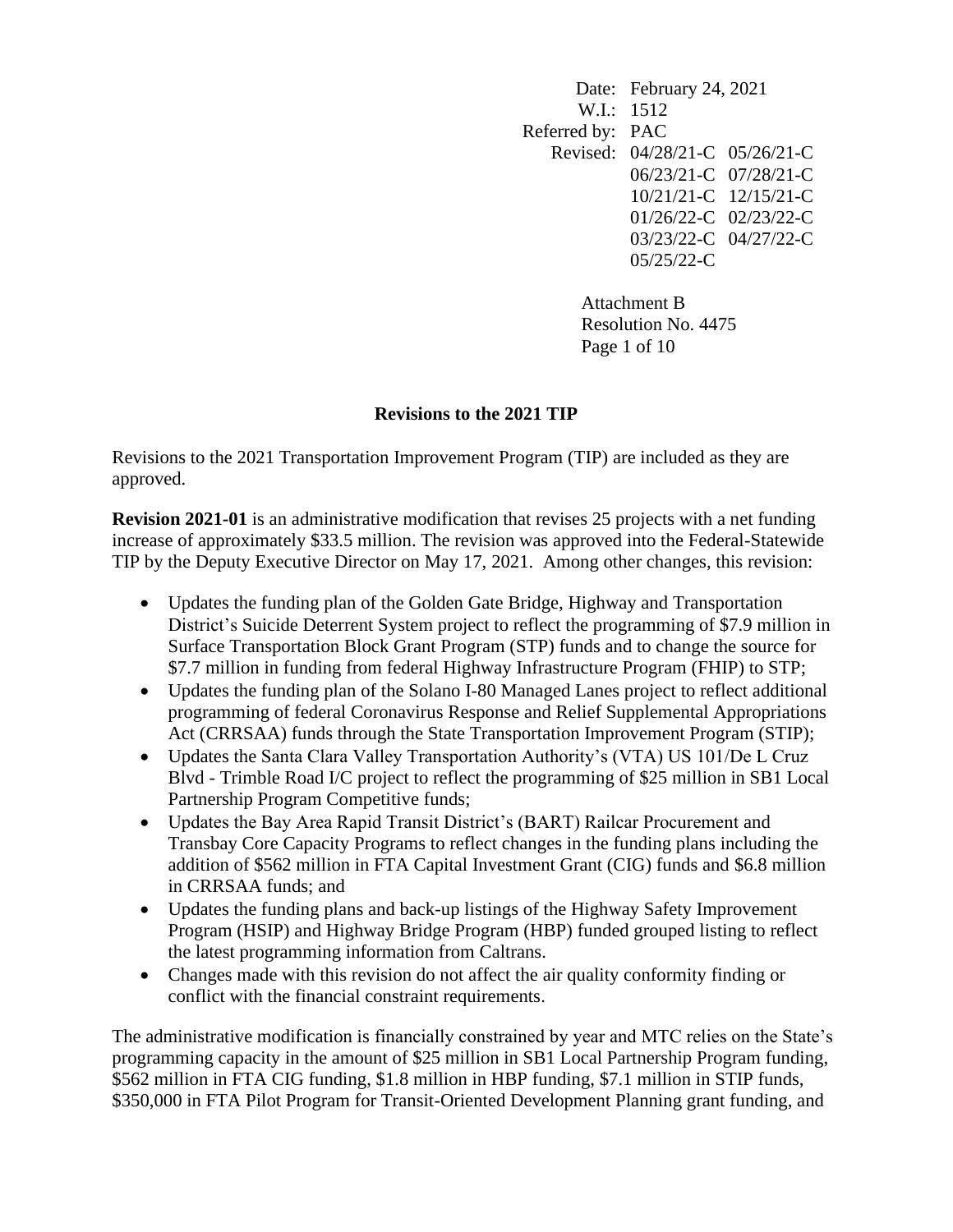Attachment B Resolution No. 4475, Revised Page 2 of 10

\$7.9 million in federal CRRSSAA funding to reflect the net change in funding over the four years of the TIP. MTC's 2021 TIP, as revised with Revision No. 2021-01, remains in conformity with the applicable State Implementation Plan (SIP) for air quality and the revision does not interfere with the timely implementation of the Transportation Control Measures contained in the SIP.

**Revision 2021-02** is an administrative modification that revises nine projects with a net funding increase of approximately \$278 million. The revision was approved into the Federal-Statewide TIP by the Deputy Executive Director on June 17, 2021. Among other changes, this revision:

- Updates the funding plans and back-up listings of five State Highway Operation and Protection Program (SHOPP) funded grouped listings to reflect the latest information from Caltrans, including the addition of \$290 million in SHOPP funding to the active years of the TIP, and to split out the scope and funding for one sub-project to the Solano Transportation Authority's Rio Vista State Route 12 Pavement Rehabilitation and Intersection Improvements project; and
- Updates the funding plan of the Napa Valley Transportation Authority's State Routes 12, 29, and 221 Soscol Junction Interchange Improvements project to reflect the award of \$25 million in Road Repair and Accountability Act (SB1) Solutions for Congested Corridors Program funding and \$422,000 in SB1 Local Partnership Program funding.

The administrative modification is financially constrained by year and MTC relies on the State's programming capacity in the amount of \$25.4 million in SB1 funding and \$290 million in SHOPP funding to reflect the net change in funding over the four years of the TIP. MTC's 2021 TIP, as revised with Revision No. 2021-02, remains in conformity with the applicable State Implementation Plan (SIP) for air quality and the revision does not interfere with the timely implementation of the Transportation Control Measures contained in the SIP.

**Revision 2021-03** is an amendment that revises 57 projects with a net funding increase of approximately \$367 million. The revision was referred by the Programming and Allocations Committee on April 14, 2021, and approved by the MTC Commission on April 28, 2021. Caltrans approval was received on May 12, 2021, and final federal approval was received on May 21, 2021. Among other changes, this revision:

- Adds seven new exempt projects and updates 16 existing projects and 2 grouped listings to reflect the adoption of the FY2020-21 Transit Capital Priorities Program of Projects;
- Adds three new exempt projects and updates the funding plan of one existing project to reflect the approval of the state's portion of Cycle 5 of the Active Transportation Program;
- Adds two new exempt projects and updates the funding plan of one existing project to reflect the awards of discretionary funding from the Federal Transit Administration;
- Adds one new exempt project and updates the funding plan of one existing project to reflect the award of funding through the One Bay Area Grant 2 Program (OBAG2);
- Archives six projects; and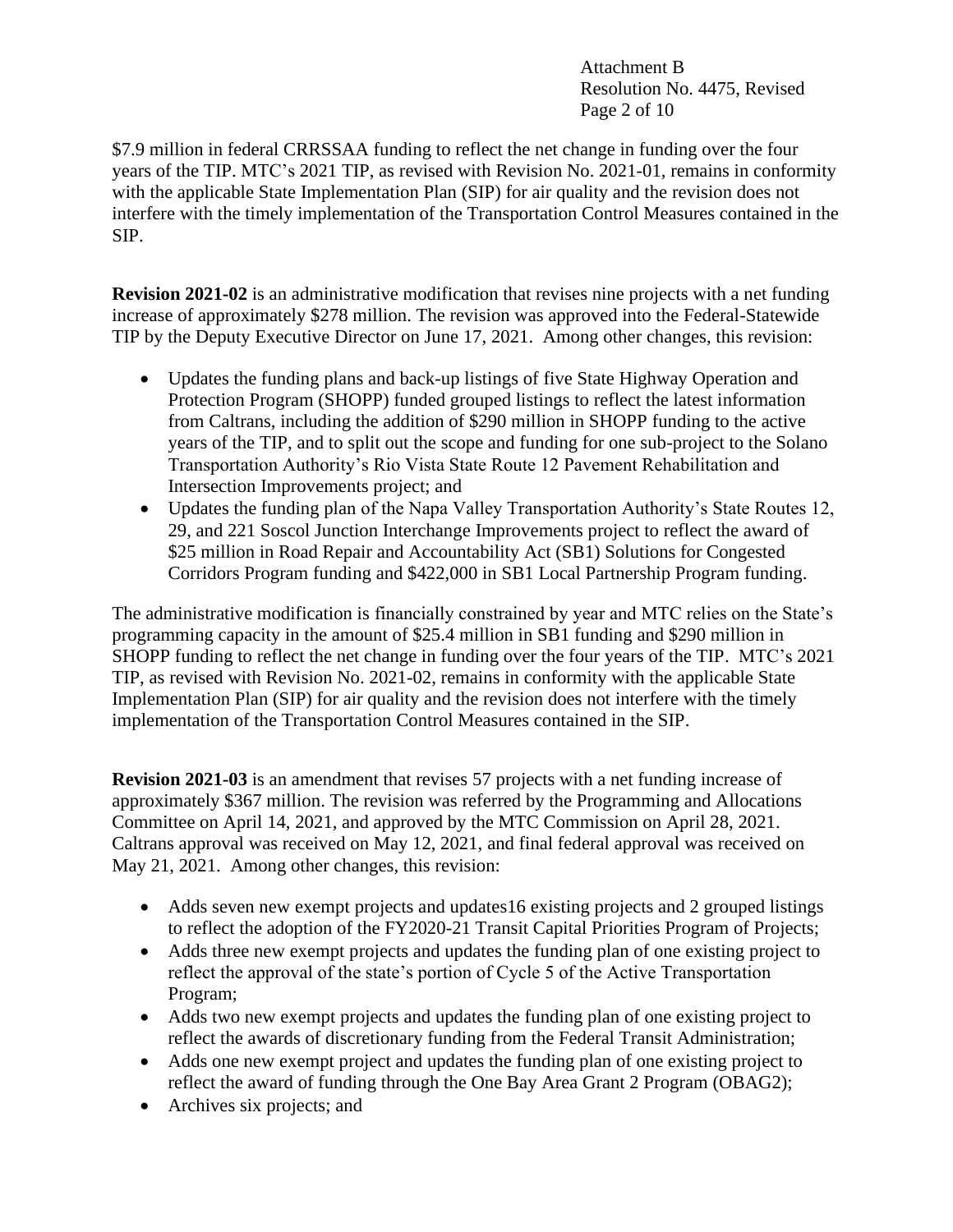Attachment B Resolution No. 4475, Revised Page 3 of 10

• Carries forward changes made in the 2019 TIP that were not included in the Final 2021 TIP.

Changes made with this revision do not affect the air quality conformity finding or conflict with the financial constraint requirements.

**Revision 2021-04** is an administrative modification that revises 40 projects with a net funding increase of approximately \$110 million. The revision was approved into the Federal-Statewide TIP by the Deputy Executive Director on June 30, 2021. Among other changes, this revision:

- Updates the funding plan of MTC's 511 Next Generation project to reflect the award of \$200,000 in Work Zone Data Exchange (WZDx) Demonstration Grant funds;
- Updates the funding plans of 10 Regional/County Planning Activities project listings to reflect the award of regional Surface Transportation Block Grant (STP) funding through the Safe and Seamless Mobility Quick-Strike program;
- Updates the funding plan of the Marin County portion of the Marin Sonoma Narrows Project to reflect the programming of Congestion Mitigation and Air Quality Improvement Program (CMAQ) and federal Highway Infrastructure Program (FHIP) funds and to reflect the use of Advance Construction (AC) authorization;
- Updates the funding plans of 10 projects to reflect recently approved changes in the Active Transportation Program (ATP), the State Transportation Improvement Program (STIP), and the Local Partnership Program (LPP); and
- Updates the funding plans of six Transit Capital Priories (TCP) funded Americans with Disabilities Act (ADA) Operating Support projects to reflect that ongoing funding is being combined into a new grouped listing and updates this grouped listing, two additional grouped listings and two individual listings to reflect recent changes to the TCP program.

The administrative modification is financially constrained by year and MTC relies on the State's programming capacity in the amount of \$3.8 million in ATP, \$6.3 million in prior year FHIP funds, \$200,000 in WZDx funds, \$2.7 million in STIP funds and \$722,000 in LPP funds to reflect the net change in funding over the four years of the TIP. MTC's 2021 TIP, as revised with Revision No. 2021-04, remains in conformity with the applicable State Implementation Plan (SIP) for air quality and the revision does not interfere with the timely implementation of the Transportation Control Measures contained in the SIP.

**Revision 2021-05** is an amendment that revises 22 projects with a net funding increase of approximately \$733 million. The revision was referred by the Programming and Allocations Committee on May 12, 2021 and approved by the MTC Commission on May 26, 2021. Caltrans approval was received on July 1, 2021, and final federal approval was received on July 16, 2021. Among other changes, this revision: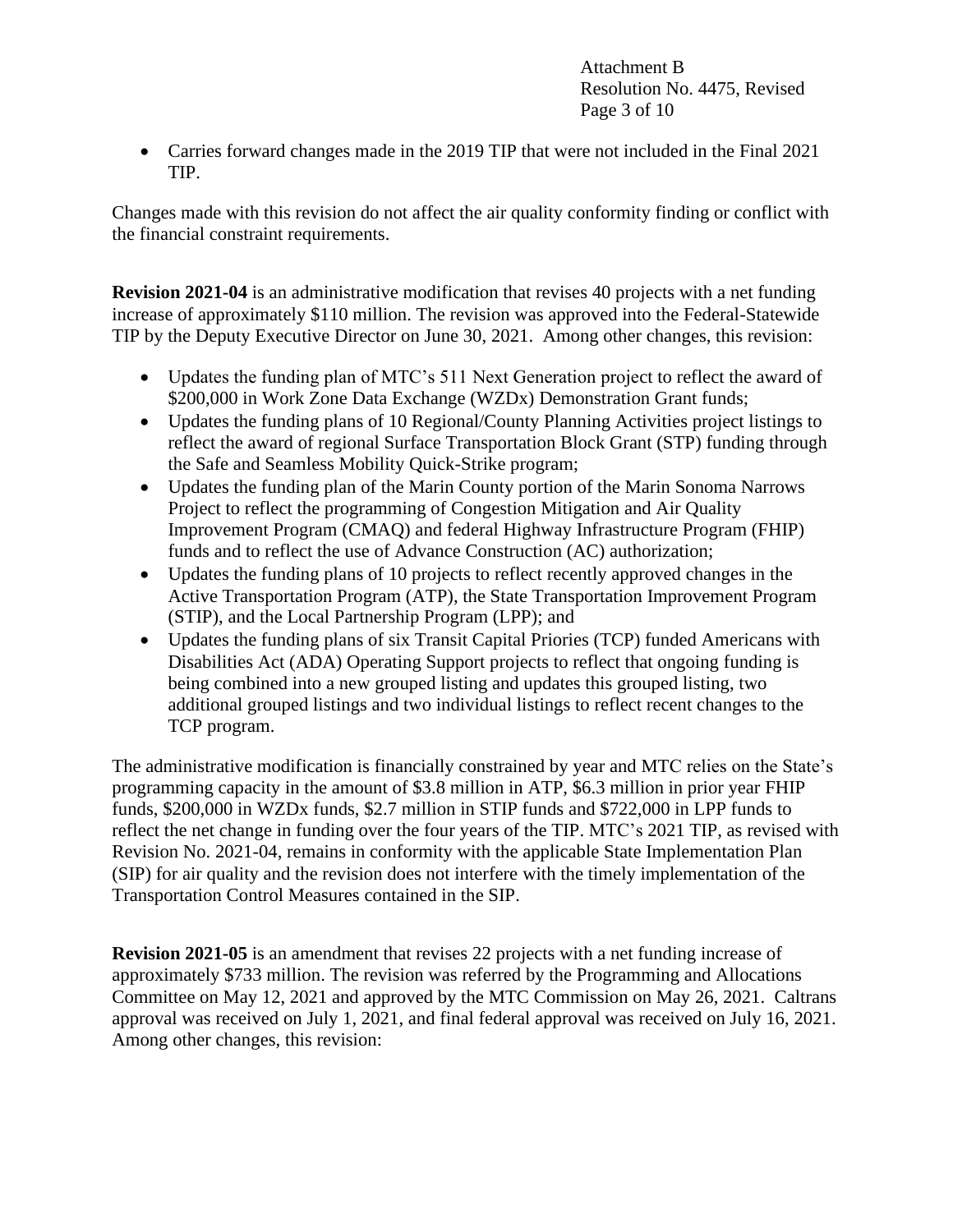Attachment B Resolution No. 4475, Revised Page 4 of 10

- Updates the funding plans of eight projects, adds one new exempt project, and adds one new grouped listing to reflect the adoption of the latest round of the Transit Capital Priorities Program;
- Updates the total cost of the Golden Gate Bridge Seismic Retrofit Phase 3B project by adding \$605 million in uncommitted funding outside of the active years of the 2021 TIP;
- Adds one new exempt regional Surface Transportation Block Grant Program (STP) funded project, updates the scope of one existing STP funded project, and archives one completed STP funded project;
- Adds one new exempt Active Transportation Program funded project;
- Adds one new Federal Lands Highways Program and Tribal Transportation Program funded grouped listing to the TIP; and
- Updates the funding plans of six projects to add funding to the active years of the TIP.

Changes made with this revision do not affect the air quality conformity finding or conflict with the financial constraint requirements.

**Revision 2021-06** is an amendment that revises 57 projects with a net funding increase of approximately \$314 million. The revision was referred by the Programming and Allocations Committee on June 9, 2021, and approved by the MTC Commission on June 23, 2021. Caltrans approval was received on July 7, 2021, and final federal approval was received on July 16, 2021. Among other changes, this revision:

- Adds 23 new projects and updates the funding plans of two existing projects to reflect the adoption of the Safe and Seamless Mobility Quick Strike Program;
- Adds five new projects and updates the funding plans of 20 existing projects to reflect the recent adoption of the latest round of the Transit Capital Priorities Program;
- Updates the Caltrain Electrification and San Francisco Central Subway projects to reflect recent awards of Federal Transit Administration New Starts funding from the American Rescue Plan Act of 2021; and
- Archives two projects as they have been completed.

Changes made with this revision do not affect the air quality conformity finding or conflict with the financial constraint requirements.

**Revision 2021-07** is an amendment that revises 53 projects with a net funding increase of approximately \$686 million. The revision was referred by the Programming and Allocations Committee on July 14, 2021, and approved by the MTC Commission on July 28, 2021. Caltrans approval was received on July 30, 2021, and final federal approval was received on August 4, 2021. Among other changes, this revision:

• Adds seven new projects, deletes one existing project and updates five other existing projects to reflect recent changes in the regional Surface Transportation Block Grant Program (STP), the Congestion Mitigation and Air Quality Improvement Program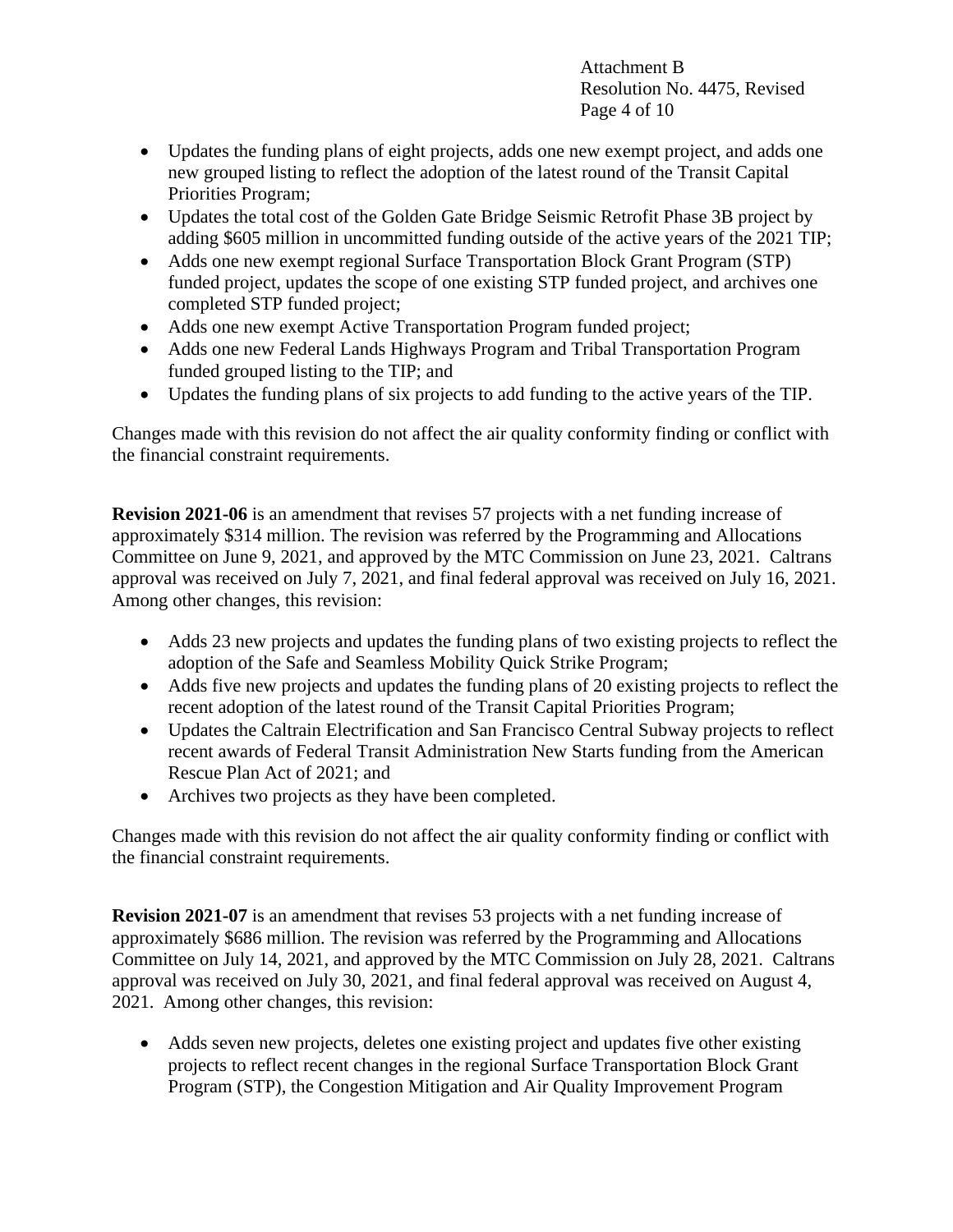Attachment B Resolution No. 4475, Revised Page 5 of 10

(CMAQ), and the Coronavirus Response and Relief Supplemental Appropriations Act (CRRSAA) Program;

- Adds three new projects to reflect the programming of Transit Capital Priorities (TCP) Program funds;
- Adds two new projects and updates the funding plans of two existing projects to reflect the award of funding through the Active Transportation Program (ATP), the Federal Transit Administration's Capital Investment Grants (CIG) program, the Road Repair and Accountability Act's Local Partnership Program (SB1-LPP), and the California Natural Resource Agency's grant program; and
- Adds seven new projects, combines two existing projects, and updates the scope or funding plans of six other existing projects to reflect local programming decisions.

Changes made with this revision do not affect the air quality conformity finding or conflict with the financial constraint requirements.

**Revision 2021-08** is an administrative modification that revises 23 projects with a net increase in funding of \$26 million. The revision was approved into the Federal-Statewide TIP by the Deputy Executive Director on August 4, 2021. Among other changes, this revision:

- Updates the funding plans of 11 regional Surface Transportation Block Grant/ Congestion Mitigation and Air Quality Improvement Program (STP/CMAQ) funded projects to reflect recent programming changes including the adoption of the Safe and Seamless Mobility Quick-Strike program;
- Updates the funding plans of six projects to reflect programming changes in the Active Transportation Program (ATP), the Road Repair and Accountability Act – Local Partnership Program (SB1-LPP), State Transportation Improvement Program (STIP), High Priority Program earmark program (HPP), Construction of Ferry Boats and Ferry Terminal Facilities Formula Program (FBP); and
- Updates the funding plans and back-up listings of the Railroad Highway Crossing program and Lifeline Transportation Program group listings to reflect the latest programming decisions.

The administrative modification is financially constrained by year and MTC relies on the State's programming capacity in the amount of \$3 million in ATP funds, \$167,765 in HPP funds, \$624,745 in FBP funds, \$9.5 million in Section 130 Railroad-Highway Crossing funds, \$410,180 in Urban Greening Grant funds, \$235,369 in Proposition 1B California Transit Security Grant Program funds, \$11 million in STIP funds and \$47 million in SB1-LPP funds to reflect the net change in funding over the four years of the TIP. MTC's 2021 TIP, as revised with Revision No. 2021-08, remains in conformity with the applicable State Implementation Plan (SIP) for air quality and the revision does not interfere with the timely implementation of the Transportation Control Measures contained in the SIP.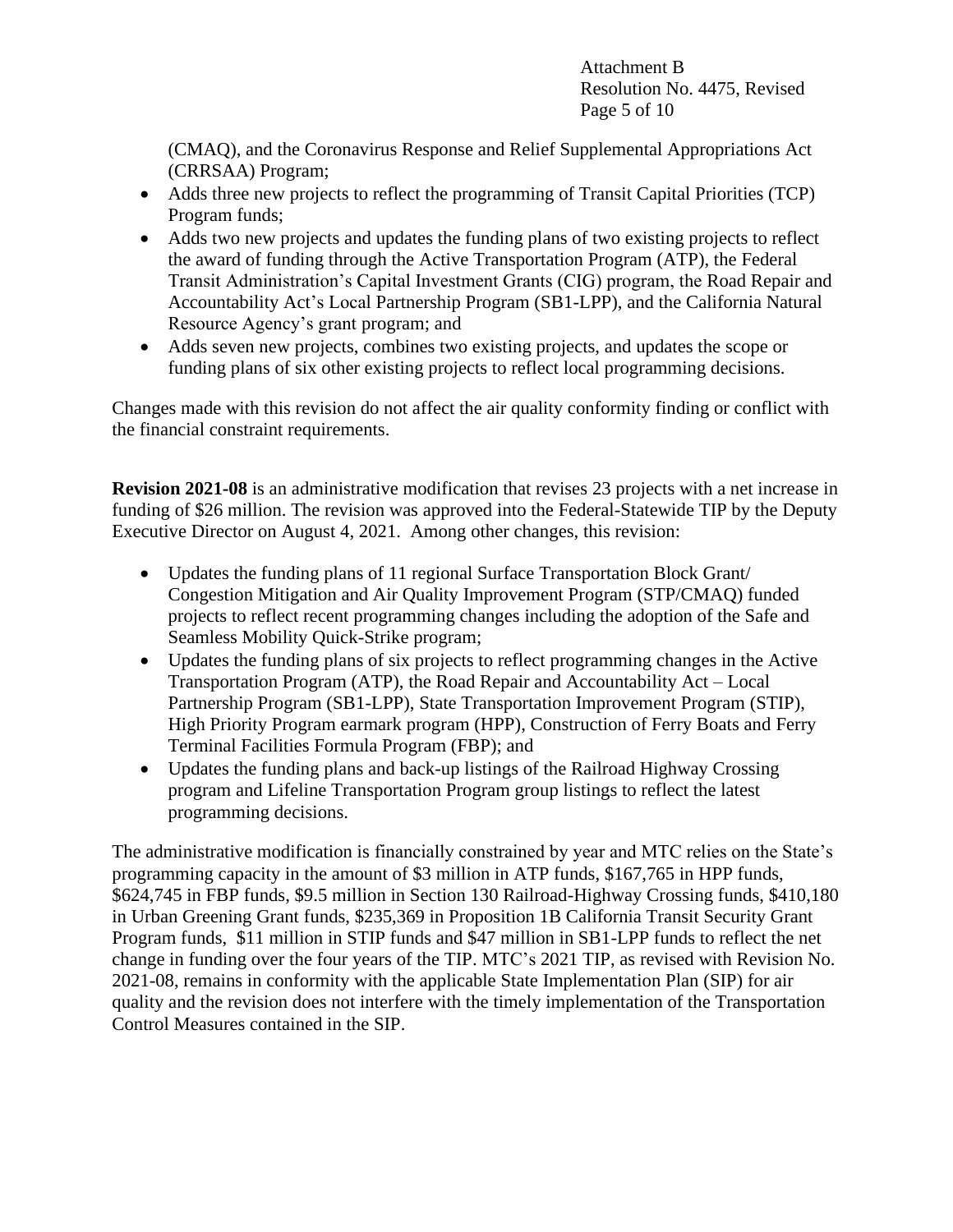Attachment B Resolution No. 4475, Revised Page 6 of 10

**Revision 2021-09** is an administrative modification that revises seven projects with a net increase in funding of \$88 million. The revision was approved into the Federal-Statewide TIP by the Deputy Executive Director on August 20, 2021. Among other changes, this revision:

- Updates the funding plans of four projects to reflect changes in the Congestion Mitigation and Air Quality Improvement Program (CMAQ), the Road Repair and Accountability Act – Trade Corridor Enhancement Program (SB1-TCEP), the Road Repair and Accountability Act – Local Streets and Roads Program (SB1-LSRP), and the Infill Infrastructure Grant Program (IIG); and
- Updates the funding plans and back-up listings of three State Highway Operation and Protection Program (SHOPP) group listings to reflect the latest programming decisions.

The administrative modification is financially constrained by year and MTC relies on the State's programming capacity in the amount of \$87 million in SHOPP funds, \$146,040 in Community Development Block Grant funds, \$1 million in IIG funds, \$55 million in SB1-TCEP, and \$256,832 in SB1-LSRP funds to reflect the net change in funding over the four years of the TIP. MTC's 2021 TIP, as revised with Revision No. 2021-09, remains in conformity with the applicable State Implementation Plan (SIP) for air quality and the revision does not interfere with the timely implementation of the Transportation Control Measures contained in the SIP.

**Revision 2021-10** is an amendment that serves to conform the 2021 TIP to Plan Bay Area 2050 and revises 18 projects with a net increase in funding of approximately \$3.6 billion. The revision was referred by the Planning Committee on October 8, 2021, and approved by the MTC Commission on October 21, 2021. Caltrans approval was received on November 8, 2021, and final federal approval was received on December 3, 2021. Among other changes, this revision:

- Updates 10 existing projects in the 2021 TIP to reflect changes in scope or cost that are included in the Draft Plan Bay Area 2050; and
- Adds eight new projects to the 2021 TIP.

Changes made with this revision do not conflict with the financial constraint requirements. The Transportation-Air Quality Conformity Analysis for Plan Bay Area 2050 and Amended 2021 TIP demonstrates that the TIP and Plan are consistent with ("conform to") the federal air quality plan known as the State Implementation Plan (SIP), as required by federal conformity regulations.

**Revision 2021-11** is an administrative modification that revises 90 projects with a net increase in funding of \$143 million. The revision was approved into the Federal-Statewide TIP by the Deputy Executive Director on January11, 2022. Among other changes, this revision:

- Updates the funding plans of 68 regional Surface Transportation Block Grant Program/Congestion Mitigation and Air Quality Improvement Program (STP/ CMAQ) funded projects to reflect planned and actual obligations;
- Updates the funding plans and back-up listings of the Federal Lands Highways Program/Tribal Transportation Program funded group listing, the Local Highway Bridge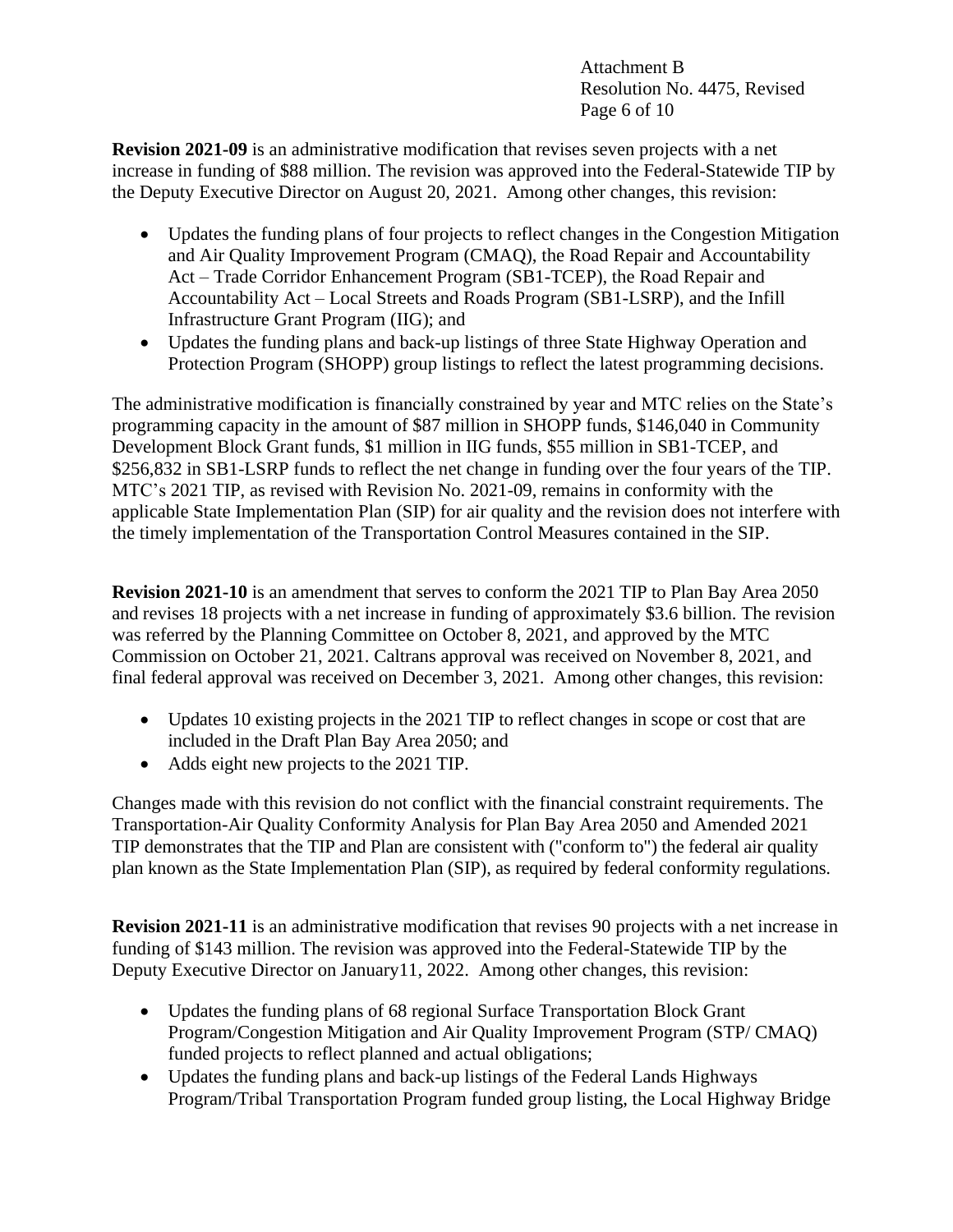Attachment B Resolution No. 4475, Revised Page 7 of 10

Program (HBP) funded group listing, and six State Highway Operation and Protection Program (SHOPP) funded group listings to reflect updates from Caltrans; and

• Updates the funding plans of six individually listed projects to reflect the latest programming decisions in the HBP, the Core Capacity Challenge Grant Program, and the Safe and Seamless Mobility Quick-Strike Program.

The administrative modification is financially constrained by year and MTC relies on the State's programming capacity in the amount of \$107 million in SHOPP funds, \$598 in repurposed earmark funds, \$1 million in HBP funds, \$42,526 in Tribal Transportation Program funds, \$739,000 in California Transportation Commission managed Coronavirus Response and Relief Supplemental Appropriations Act funds, and \$50,000 in Road Repair and Accountability Act - Local Streets and Roads Program funds. MTC's 2021 TIP, as revised with Revision No. 2021- 11, remains in conformity with the applicable State Implementation Plan (SIP) for air quality and the revision does not interfere with the timely implementation of the Transportation Control Measures contained in the SIP.

**Revision 2021-12** is an amendment that revises 24 projects with a net funding increase of approximately \$82 million. The revision was referred by the Programming and Allocations Committee on December 8, 2021 and approved by the MTC Commission on December 15, 2021. Caltrans approval was received on January 28, 2022 and final federal approval was received on February 11, 2022. Among other changes, this revision:

- Amends three new exempt projects into the TIP and updates one existing project to reflect the award of funding through the Active Transportation Program (ATP);
- Amends eight new exempt projects into the TIP, updates two existing projects and deletes one project to reflect the award of regional Surface Transportation Block Grant Program (STP) and Coronavirus Response and Relief Supplemental Appropriations Act (CRRSAA) funds;
- Amends one new exempt Transit Capital Priorities project into the TIP;
- Splits out the ongoing and future extensions of the Sonoma Marin Area Rail Transit system and multi-use pathway to a new project listing and archives the completed segments from the TIP; and
- Archives two other projects from the TIP as the funding has been obligated.

Changes made with this revision do not affect the air quality conformity finding or conflict with the financial constraint requirements.

**Revision 2021-13** is an administrative modification that revises five projects with no net change in funding. The revision was approved into the Federal-Statewide TIP by the Deputy Executive Director on February 18, 2022. Among other changes, this revision:

• Updates the funding plans of three projects to reflect the latest programming decisions and obligations; and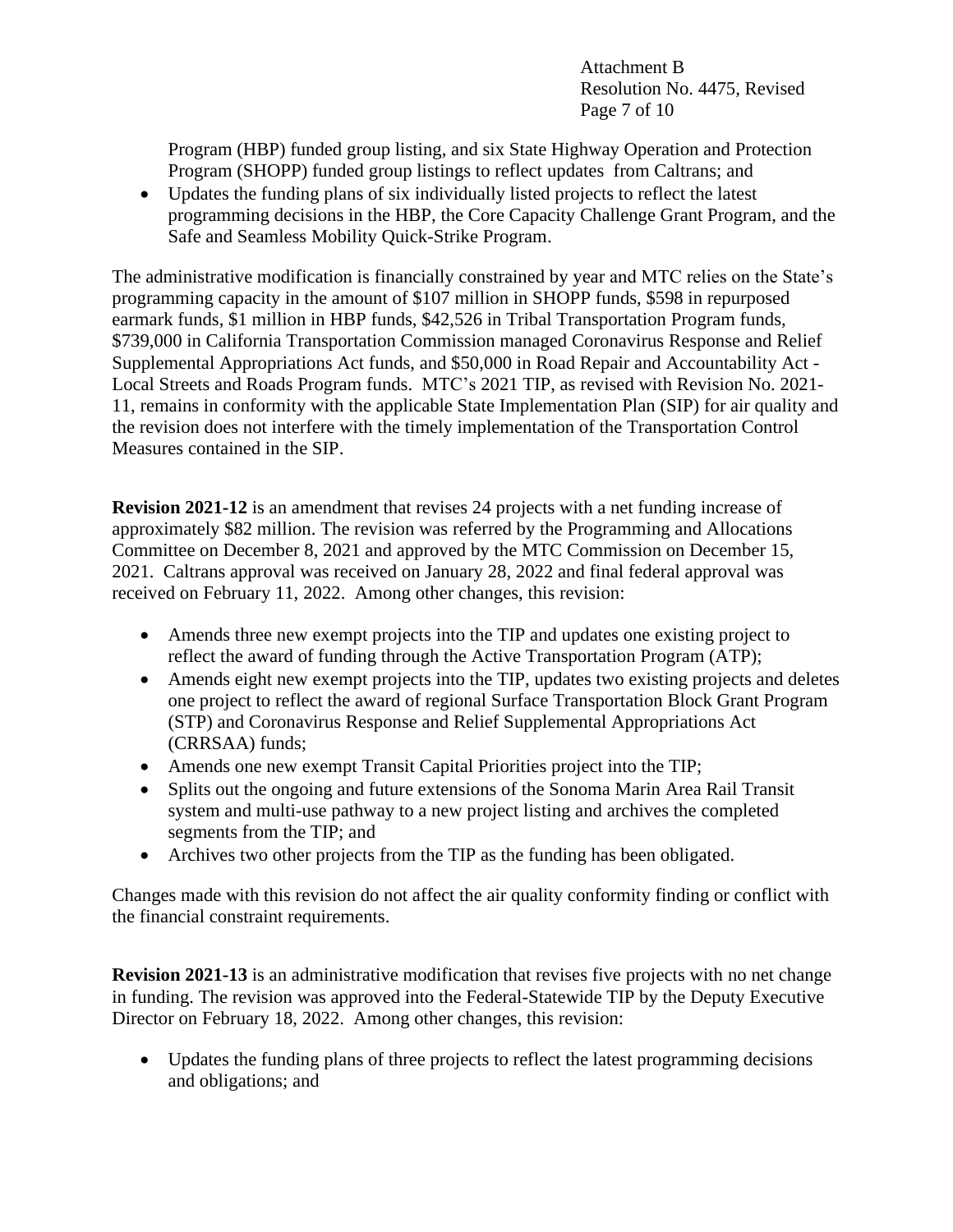Attachment B Resolution No. 4475, Revised Page 8 of 10

• Updates the description of Alameda CTC's I-680 Express Lane Gap Closure: SR-84 to Alcosta Blvd. project and the Bike Share Capital Program to better reflect the existing scopes of the projects.

The administrative modification is financially constrained by year. MTC's 2021 TIP, as revised with Revision No. 2021-13, remains in conformity with the applicable State Implementation Plan (SIP) for air quality and the revision does not interfere with the timely implementation of the Transportation Control Measures contained in the SIP.

**Revision 2021-14** is an amendment that revises six projects with a net funding increase of approximately \$5.4 million. The revision was referred by the Programming and Allocations Committee on January 12, 2022 and approved by the MTC Commission on January 26, 2022. Caltrans approval was received on March 3, 2022 and final federal approval was received on March 11, 2022. Among other changes, this revision:

- Adds three new projects to reflect the recent adoption of the Climate Initiatives Program Mobility Hubs Pilot Program;
- Adds two new projects to reflect changes in the One Bay Area Grant (OBAG2) County Program; and
- Updates one Local Highway Bridge Program-funded project to reflect the latest programming information from Caltrans.

Changes made with this revision do not affect the air quality conformity finding or conflict with the financial constraint requirements.

**Revision 2021-15** is an administrative modification that revises 14 projects with a net increase in funding of \$195 million. The revision was approved into the Federal-Statewide TIP by the Deputy Executive Director on March 24, 2022. Among other changes, this revision:

- Updates the funding plan of one existing Active Transportation Program (ATP) funded project to reflect the latest programming decisions;
- Updates the funding plans of three Surface Transportation Block Grant Program/Congestion Mitigation and Air Quality Improvement Program (STP/CMAQ) funded projects to reflect planned and actual obligations;
- Updates the funding plan of the San Francisco County Transportation Authority's Yerba Buena Island (YBI) Ramp Improvements project to reflect the award of \$18 million in Rebuilding American Infrastructure with Sustainability and Equity (RAISE) funds;
- Updates the funding plan of the Clipper 2.0 Fare Payment System project to reflect the advance of \$30 million in One Bay Area Grant 3 (OBAG 3) funding to active years of the TIP; and
- Updates the funding plans and back-up listings of five State Highway Operation and Protection Program (SHOPP) funded group listings to reflect the latest information from Caltrans.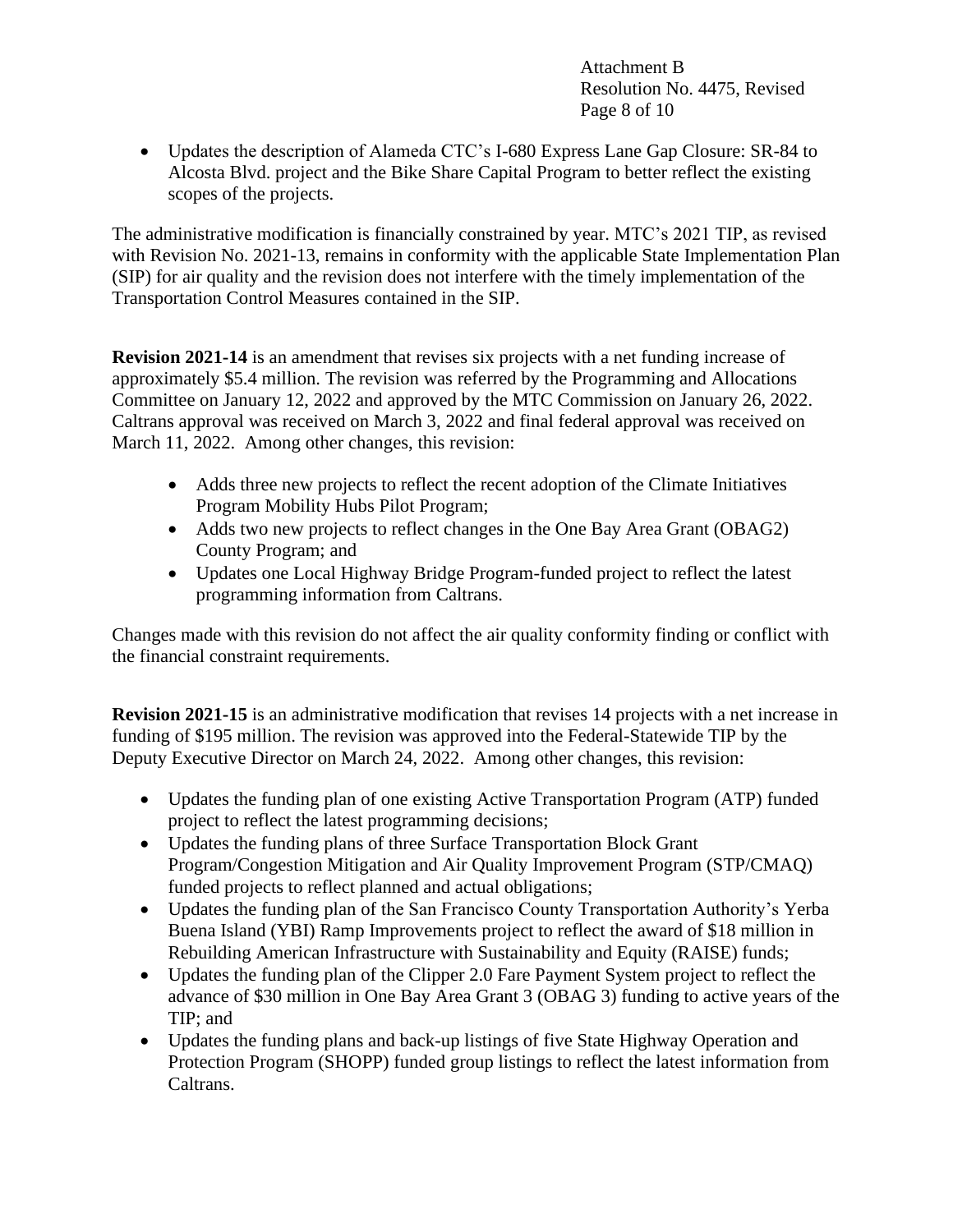Attachment B Resolution No. 4475, Revised Page 9 of 10

The administrative modification is financially constrained by year and MTC relies on the State's programming capacity in the amount of \$198 million in SHOPP funds, \$12,948 in Highway Bridge Program funds, \$18 million in RAISE funds, and \$4 million in Road Repair and Accountability Act (SB1) funds. MTC's 2021 TIP, as revised with Revision No. 2021-15, remains in conformity with the applicable State Implementation Plan (SIP) for air quality and the revision does not interfere with the timely implementation of the Transportation Control Measures contained in the SIP.

**Revision 2021-16** is an amendment that revises two projects with a net funding increase of approximately \$12 million. The revision was referred by the Programming and Allocations Committee on February 9, 2022 and approved by the MTC Commission on February 23, 2022. Caltrans approval was received on April 11, 2022 and final federal approval was received on April 22, 2022. This revision adds two new Congestion Mitigation and Air Quality Improvement Program (CMAQ) funded projects to the TIP to reflect the latest changes in the Climate Initiatives Program Mobility Hubs Pilot Program and the Regional Active Operation Management Program. Changes made with this revision do not affect the air quality conformity finding or conflict with the financial constraint requirements.

**Revision 2021-17** is a pending administrative modification.

**Revision 2021-18** is an amendment that revises 34 projects with a net funding increase of approximately \$140 million. The revision was referred by the Programming and Allocations Committee on March 9, 2022 and approved by the MTC Commission on March 23, 2022. Caltrans approval is expected in late April 2022 and final federal approval is expected in May 2022. Among other changes, this revision:

- Adds 13 new regional Surface Transportation Block Grant Program (STP) projects and one new Congestion Mitigation and Air Quality Improvement Program (CMAQ) funded project to the TIP and updates 14 existing STP funded projects to reflect programming decisions in the One Bay Area Grant 2 and 3 (OBAG2 and OBAG3) programs; and
- Archives 5 projects as they have been completed or all federal funding has been obligated.

Changes made with this revision do not affect the air quality conformity finding or conflict with the financial constraint requirements.

**Revision 2021-19** is a pending administrative modification.

**Revision 2021-20** is an amendment that revises 28 projects with a net funding increase of approximately \$444.4 million. The revision was referred by the Programming and Allocations Committee on April 13, 2022 and approved by the MTC Commission on April 27, 2022.